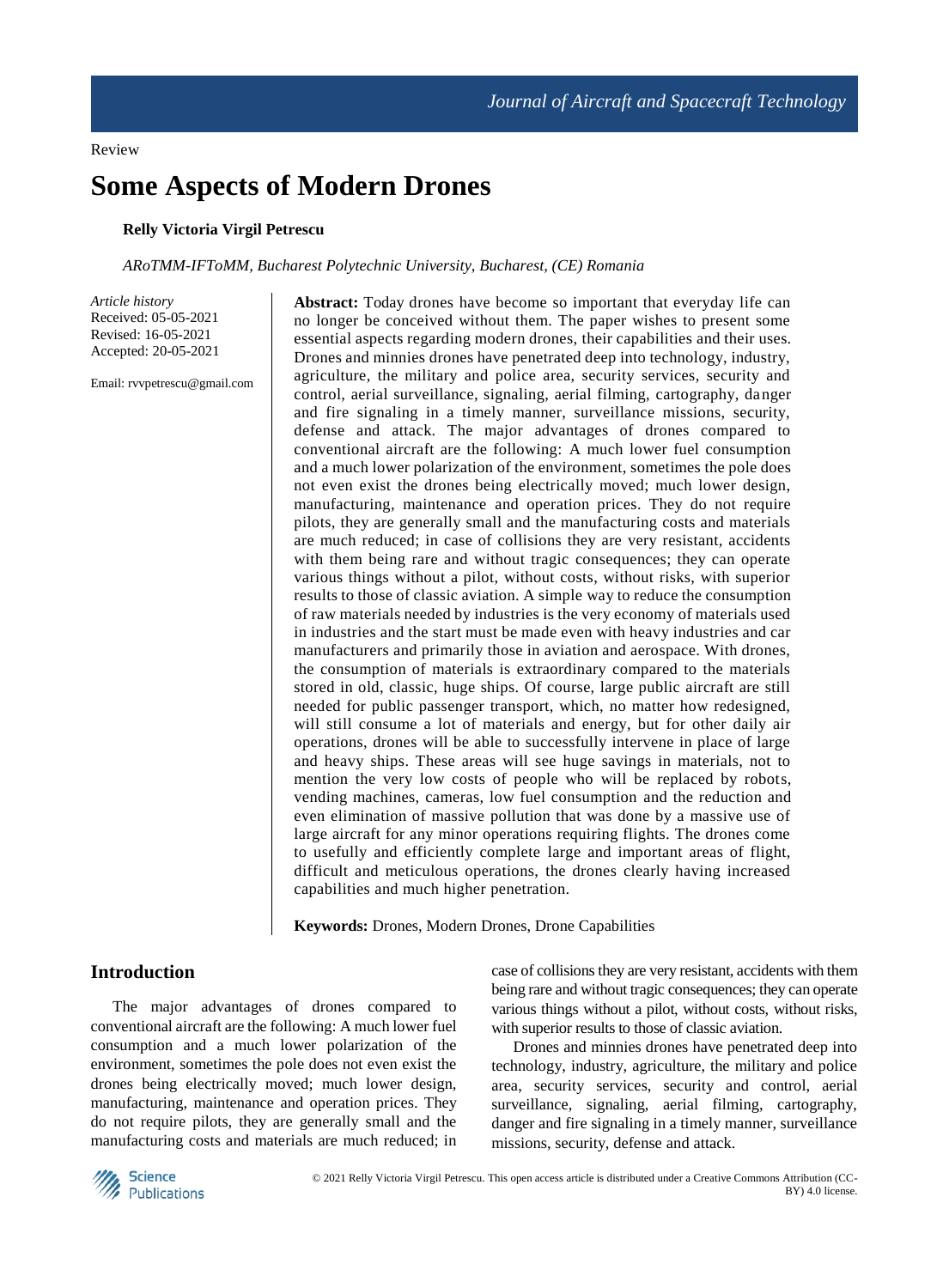Key specifications of a DJI Mavic Mini Fly More Combo mini drone, which sells well on the market: Ultralight, weighing only 249 g, Maximum flight time: 30 min, HD video transmission up to 2 km, Vision Sensor and GPS Precise Hover, 3-axis gimbal, 2.7K QHD camera resolution, Simplified recording and editing, Sensor range 0.5 to 10.0 m, Price: 380 Euro (Fig. 1).

Unmanned aerial vehicles - or drones - are a fast-growing aviation sector with significant potential to create new jobs and growth in the European Union. That is why the EU has adopted a regulation aimed at the safe integration of remotely piloted drones into European airspace.

The Regulation establishes a set of common rules for civil aviation safety and a revised mandate for the European Aviation Safety Agency (EASA). The new EASA Regulation replaces the 2008 legislative framework.

On 26 June 2018, the Council adopted the new proportionate and risk-based rules, which will allow the EU aviation sector to grow and become more competitive.

For example, the new rules also apply to the registration threshold for drone operators: They should be registered if their drones can transfer the kinetic energy of more than 80 joules to the impact on a person.

Although some drones are as heavy and fast as an airplane, they can also take the form of very small electrical "toys" that are widely available to consumers.

After 2008, smaller drones created regulatory problems for the EU, whose competencies were limited to unmanned aerial vehicles over 150 kg.

Lighter drones were subject only to different and fragmented national safety rules at the EU level. Moreover, certain essential security measures were not applied consistently.

The reform of aviation rules was also necessary because EU air traffic is expected to increase by 50% over the next 20 years.

The European Commission estimates that by 2035, the European drone sector:

- will directly provide jobs for over 100,000 people
- will have an economic impact of over EUR 10 billion per year, mainly in the field of services

As the use of drones expands, so will the need to find a balance between their advantages and the problems they generate. For example, unmanned aerial vehicles can provide added value when used for data collection and interpretation in different sectors of the economy. But drones can also create problems in terms of data protection, privacy, noise and  $CO<sub>2</sub>$  emissions.

On 12 March 2019, the European Commission adopted rules at the EU level to establish technical requirements for drones.

In accordance with the EFSA Regulation, the new rules establish the basic principles for ensuring the security, safety and protection of privacy, as well as the protection of personal data.

They also aim to reduce bureaucracy and encourage innovation.

The regulation also removes certain rules that could inhibit entrepreneurship. It is expected to generate legal certainty for a sector comprising a large number of small and medium-sized enterprises and start-ups.

In addition, the regulation introduces a safety approach based on risks and performance.

The drones come to usefully and efficiently complete large and important areas of flight, difficult and meticulous operations, the drones clearly having increased capabilities and much higher penetration.

This means that the regulation recognizes the various risks that arise in different sectors of civil aviation.

For example, helicopters or light recreational aircraft are subject to simpler and cheaper approval procedures than commercial aviation (Rulkov *et al*., 2016; Agarwala, 2016; Babayemi, 2016; Catana *et al*., 2017; Cican *et al*., 2018, 2019, 2020; Deaconu *et al*., 2020, Deaconu and Cican, 2018; Gusti and Semin, 2016; Mohamed *et al*., 2016; Wessels and Raad, 2016; Rajput *et al*., 2016; Rea and Ottaviano, 2016; Zurfi and Zhang, 2016a; 2016b; Popa *et al*., 2019; Zheng and Li 2016; Buonomano *et al*., 2016a; 2016b; Faizal *et al*., 2016; Ascione *et al*., 2016; Elmeddahi *et al*., 2016; Calise *et al*., 2016; Morse *et al*., 2016; Abouobaida, 2016; Rohit and Dixit, 2016; Kazakov *et al*., 2016; Alwetaishi, 2016; Riccio *et al*., 2016a; 2016b; Iqbal, 2016; Hasan and El-Naas, 2016; Al-Hasan and Al-Ghamdi, 2016; Jiang *et al*., 2016; Sepúlveda, 2016; Martins *et al*., 2016; Pisello *et al*., 2016; Jarahi, 2016; Mondal *et al*., 2016; Mansour, 2016; Al Qadi *et al*., 2016b; Campo *et al*., 2016; Samantaray *et al*., 2016; Malomar *et al*., 2016; Rich and Badar, 2016; Hirun, 2016; Bucinell, 2016; Nabilou, 2016; Barone *et al*., 2016; Chisari and Bedon, 2016; Bedon and Louter, 2016; Dos Santos and Bedon, 2016; Minghini *et al*., 2016; Bedon, 2016; Jafari *et al*., 2016; Chiozzi *et al*., 2016; Orlando and Benvenuti, 2016; Wang and Yagi, 2016; Obaiys *et al*., 2016; Ahmed *et al*., 2016; Jauhari *et al*., 2016; Syahrullah and Sinaga, 2016; Shanmugam, 2016; Jaber and Bicker, 2016; Wang *et al*., 2016; Moubarek and Gharsallah, 2016; Amani, 2016; Shruti, 2016; Pérez-de León *et al*., 2016; Mohseni and Tsavdaridis, 2016; Abu-Lebdeh *et al*., 2016; Serebrennikov *et al*., 2016; Budak *et al*., 2016; Augustine *et al*., 2016; Jarahi and Seifilaleh, 2016; Nabilou *et al*., 2016; You *et al*., 2016; AL Qadi *et al*., 2016a; Rama *et al*., 2016; Sallami *et al*., 2016; Huang *et al*., 2016; Ali *et al*., 2016; Kamble and Kumar, 2016; Saikia and Karak, 2016; Zeferino *et al*., 2016; Pravettoni *et al*., 2016; Bedon and Amadio, 2016; Chen and Xu, 2016; Mavukkandy *et al*., 2016; Yeargin *et al*., 2016; Madani and Dababneh, 2016; Alhasanat *et al*., 2016; Elliott *et al*., 2016; Suarez *et al*., 2016; Kuli *et al*., 2016; Waters *et al*.,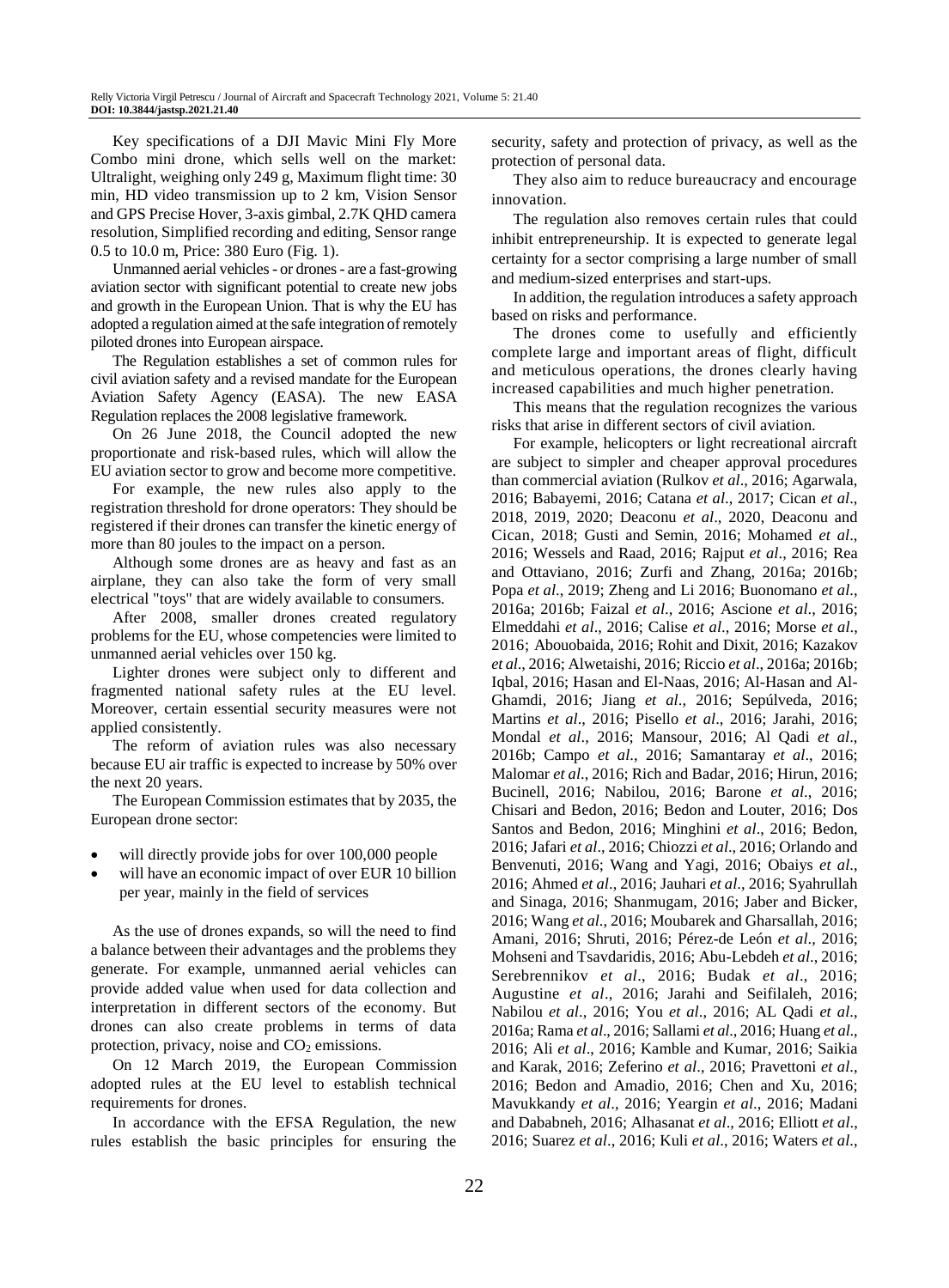2016; Montgomery *et al*., 2016; Lamarre *et al*., 2016; Petrescu, 2012b; Aversa *et al*., 2017a; 2017b; 2016a; 2016b; 2016c; 2016d; 2016e; 2016f; 2016g; 2016h; 2016i; 2016j; 2016k; 2016l; 2016m; 2016n; 2016o; Petrescu and Petrescu, 2016; 2015a; 2015b; 2015c; 2015d; 2015e; 2014a; 2014b; 2014c; 2014d; 2014e; 2014f; 2014g; 2013; 2005a; 2005b; 2005c; 2005d; Petrescu, 2018; 2015a; 2015b; Petrescu *et al*., 2016; 2017a; 2017b; 2017c; 2018a; 2018b; 2018c; 2018d; Petrescu and Calautit, 2016a; 2016b; Daud *et al*., 2008; Taher *et al*., 2008; Zulkifli *et al*., 2008; Pourmahmoud, 2008; Pannirselvam *et al*., 2008; Ng *et al*., 2008; El-Tous, 2008; Akhesmeh *et al*., 2008; Nachiengtai *et al*., 2008; Moezi *et al*., 2008; Boucetta, 2008; Darabi *et al*., 2008; Semin, 2008; Al-Abbas, 2009; Abdullah *et al*., 2009; Abu-Ein, 2009; Opafunso *et al*., 2009; Semin *et al*., 2009a; 2009b; 2009c; Zulkifli *et al*., 2009; Ab-Rahman *et al*., 2009; Abdullah and Halim, 2009; Zotos and Costopoulos, 2009; Feraga *et al*., 2009; Bakar *et al*., 2009; Cardu *et al*., 2009; Bolonkin, 2009a; 2009b; Nandhakumar *et al*., 2009; Odeh *et al*., 2009; Lubis *et al*., 2009; Fathallah and Bakar, 2009; Marghany and Hashim, 2009; Kwon *et al*., 2010; Aly and Abuelnasr, 2010; Farahani *et al*., 2010; Ahmed *et al*., 2010; Kunanoppadon, 2010; Helmy and El-Taweel, 2010; Qutbodin, 2010; Pattanasethanon, 2010; Fen *et al*., 2011; Thongwan *et al*., 2011; Theansuwan *et al*., 2011; Al Smadi, 2011; Tourab *et al*., 2011; Raptis *et al*., 2011; Momani *et al*., 2011; Ismail *et al*., 2011; Anizan *et al*., 2011; Tsolakis and Raptis, 2011; Abdullah *et al*., 2011; Kechiche *et al*., 2011; Ho *et al*., 2011; Rajbhandari *et al*., 2011; Aleksic and Lovric, 2011; Kaewnai and Wongwises, 2011; Darwazeh and Ahmed, 2011; Ebrahim *et al*., 2012; Abdelkrim *et al*., 2012; Mohan *et al*., 2012; Abam *et al*., 2012; Hassan *et al*., 2012; Jalil and Sampe, 2013; Jaoude and El-Tawil, 2013; Ali and Shumaker, 2013; Sandu *et al*., 2020; Zhao, 2013; El-Labban *et al*., 2013; Djalel *et al*., 2013; Nahas and Kozaitis, 2014).



**Fig. 1:** DJI mavic mini fly more combo mini drone

# **Materials and Methods**

A major problem that still plagues our planet is the massive need for metals, heavy, light, special, rare, precious, alloys, which are increasingly needed, while planetary surface resources are increasingly limited.

Given the declining planetary resources and increasing their consumption, at least some of them could be brought from outside the planet, such as metals or diamonds, so as not we try to find them or supplements in the depths of the earth, so as not to disturb the balance of our planet.

The attempt to dig deeper into the earth's crust, embarking on a journey to the depths, in search of new metals and other deposits, has failed, being even more difficult today than a journey through outer space, an underwater, one in space, or one to a nano size world. For this reason, scientists have recently remembered about an older idea of trying to bring metals from outer space, where they exist in massive quantities, especially since some sources (asteroids) are quite close and today we already have very fast ships capable to realize of such a brave and daring enterprise.

Astronomers created icon-like symbols for the first fifteen asteroids to be discovered, as a type of shorthand notation consistent with older notation for the classical planets. Psyche was given an iconic symbol, as were a few other asteroids discovered after 16 Psyche. The symbol 16 Psyche, a semicircle topped by a star, represents a butterfly's wing, a symbol of the soul (psyche is the Greek word for "soul") and a star.

However, the iconic symbols for all asteroids were superseded and Psyche's symbol never came into use. With more than a dozen asteroids discovered, remembering all their individual emblems became increasingly unwieldy and in 1851, German astronomer J.F. Encke suggested using a circled number instead. The first new asteroid that was designated in 1852 using this new scheme was 16 Psyche when American astronomer James Ferguson published his observations.

Psyche (Fig. 2), is massive enough that its gravitational perturbations on other asteroids can be observed, which enables a mass measurement. The values for the mass of  $3.38\pm0.28\times10^{-11}$ M☉ and the density of 6.98 $\pm$ 0.58 g/cm<sup>3</sup> obtained from a 2002 analysis by Kuzmanoski and Kovačević, of a close encounter with asteroid (13206) 1997 GC22. The new, high-density estimate suggests that 16 Psyche must be composed mostly of metals. As of 2019, the best mass estimate is  $(2.41\pm 0.32) \times 10^{19}$  kg, with a derived bulk density of  $(3.99 \pm 0.26)$  g/cm<sup>3</sup>.

The first size estimate of Psyche came from IRAS thermal infrared emission observations. They showed that it had a diameter of about 253 km, although it was likely an overestimate as Psyche was viewed pole-on at that time. Light curve analysis indicates Psyche appears somewhat irregular in shape. There is a pronounced mass deficit near the equator at about 90° longitude comparable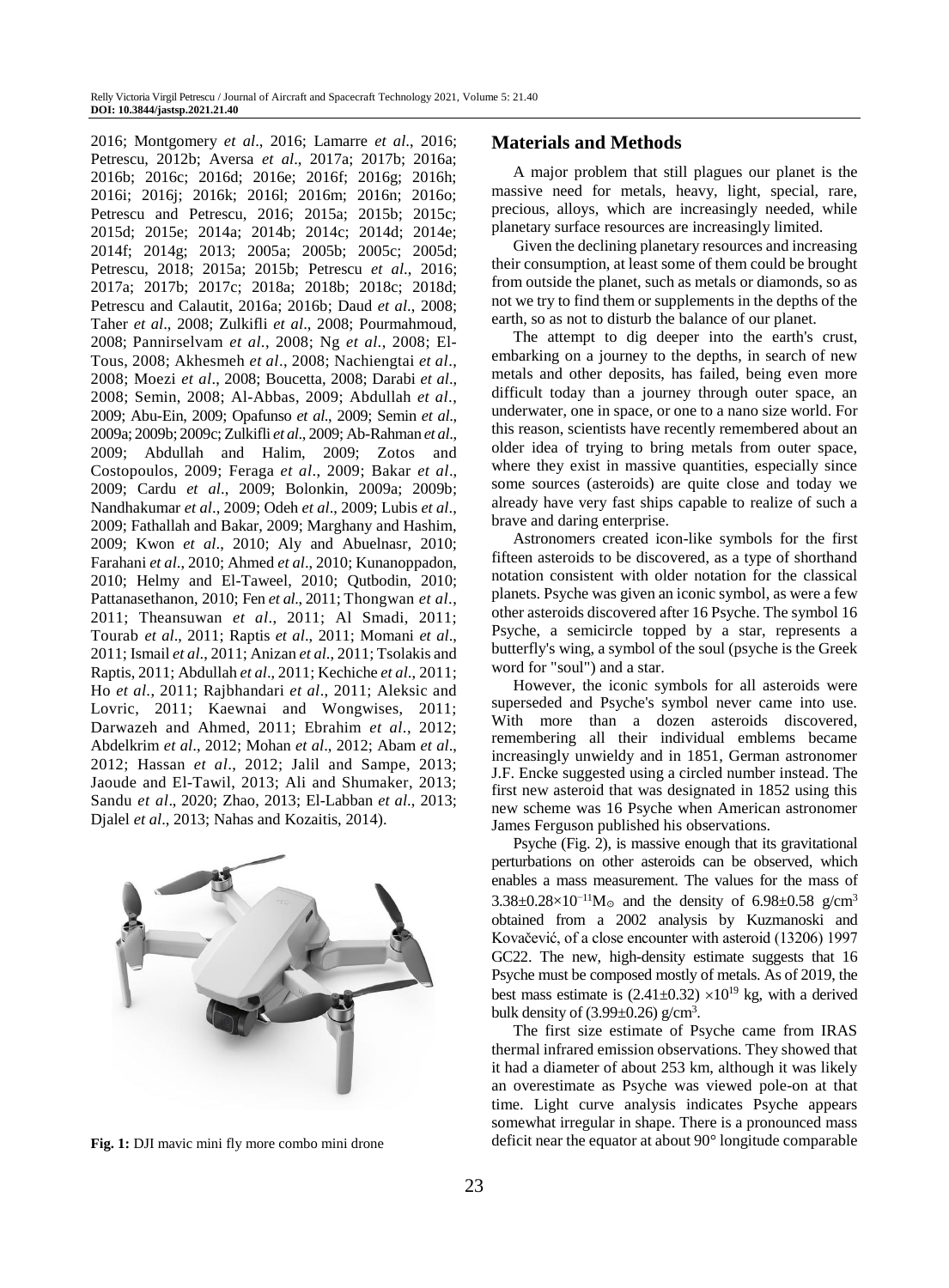to the Rheasilvia basin on Vesta. There are also two additional smaller (50-70 km in diameter) crater-like depressions near the south pole. Psyche's north pole points towards the ecliptic coordinates  $β = 28°$ ,  $λ = -6°$ , with a 4° uncertainty. This gives an axial tilt of 95°.

Observations of two multi-chord stellar occultations of 2010 and 2014 allow the matching of light curve inversions DAMIT model 1806 that give an equivalentvolume mean diameter of 216±12 km and an equivalent surface means the diameter of 227±13 km. The density of Psyche derived from these estimates  $-3.7 \pm 0.6$  g/cm<sup>3</sup> - is consistent with that of other metallic asteroids.

Observations of Psyche with Very Large Telescope's adaptive optics SPHERE imager revealed two large craters, which were informally named Meroe and Panthia, after the twin witches in the Roman novel Metamorphoses by Apuleius.

NASA is going to build a robot, called "Psyche", which will have the mission to explore an asteroid in the main asteroid belt between Mars and Jupiter. The asteroid "16 Psyche" has a diameter of 226 kilometers and is made of metals such as iron, nickel and gold. The metals that make up this unique asteroid could be worth more than \$ 10 trillion.

Located in the main asteroid belt between Mars and Jupiter, "16 Psyche" is rich in metals including iron, nickel and the core is made of gold.

Researchers believe that the asteroid's core is similar to that of Earth, which means it could be the heart of a dead planet that has lost its rocky outer layers or suffered violent collisions. The metals that make up this asteroid could be worth \$ 10 trillion.

The "Psyche" robot is scheduled to be launched in 2022, using a SpaceX Falcon Heavy rocket. A year later, in 2023, it will pass over the planet Mars and only in 2026 will it orbit the asteroid "16 Psyche".

The "Psyche" mission is part of NASA's low-cost robotic space mission program.

A simple way to reduce the consumption of raw materials needed by industries is the very economy of materials used in industries and the start must be made even with heavy industries and car manufacturers and primarily those in aviation and aerospace. With drones, the consumption of materials is extraordinary compared to the materials stored in old, classic, huge ships. Of course, large public aircraft are still needed for public passenger transport, which, no matter how redesigned, will still consume a lot of materials and energy, but for other daily air operations, drones will be able to successfully intervene in place of large and heavy ships. These areas will see huge savings in materials, not to mention the very low costs of people who will be replaced by robots, vending machines, cameras, low fuel consumption and the reduction and even elimination of massive pollution that was done by a massive use of large aircraft for any minor operations requiring flights. The drones come to usefully and efficiently complete large and important areas of flight, difficult and meticulous

operations, the drones clearly having increased capabilities and much higher penetration.

They are one of the smartest and hardest flyings. It can fly hundreds of miles a day, doing things you couldn't even think of. Driven by restlessness and technology, these guys convinced the restless travelers to find, literally, the needle in the hay wagon. With wings of four meters, a speed of 85 km/h and eagle eyes, our drones detect in flight the imminent danger, theft, energy loss and even vegetation that could climb on your house. Everything is transmitted on video cameras. The smart drones are created in Romania, with the help of European funds.

The project that turned a smart dream into reality was born from the idea of some engineers to fly over the airspace, in order to reduce costs. Then this idea went further. Today, drones not only save a lot of money, but also save time, energy and lives. Due to its exceptional performance, the invention with a Romanian patent could be sold all over the globe. Equipped with the most intelligent video and thermal imaging equipment, the devices represent the future, including in the study of lands that are difficult to access or even inaccessible until today (Fig. 3).

The SMIATIC project - "Advanced monitoring and inspection system, air and ground infrastructure" was implemented by Energy & Eco Concept SRL and benefited from funding of 1.5 million euros and the support of the Polytechnic University of Bucharest. The pilot project was developed in partnership with Transelectrica, to verify electricity transmission networks. The company has over 17,000 km of the network throughout the country. Smart drones can solve many of today's problems in areas inaccessible to employees. For example, on a route of hundreds of hectares, where each pillar of electricity should be checked separately, their work would be tens of times harder and hundreds of times more expensive than the intervention of these devices.



**Fig. 2:** 16 Psyche imaged by the Very Large Telescope's adaptive optics SPHERE imager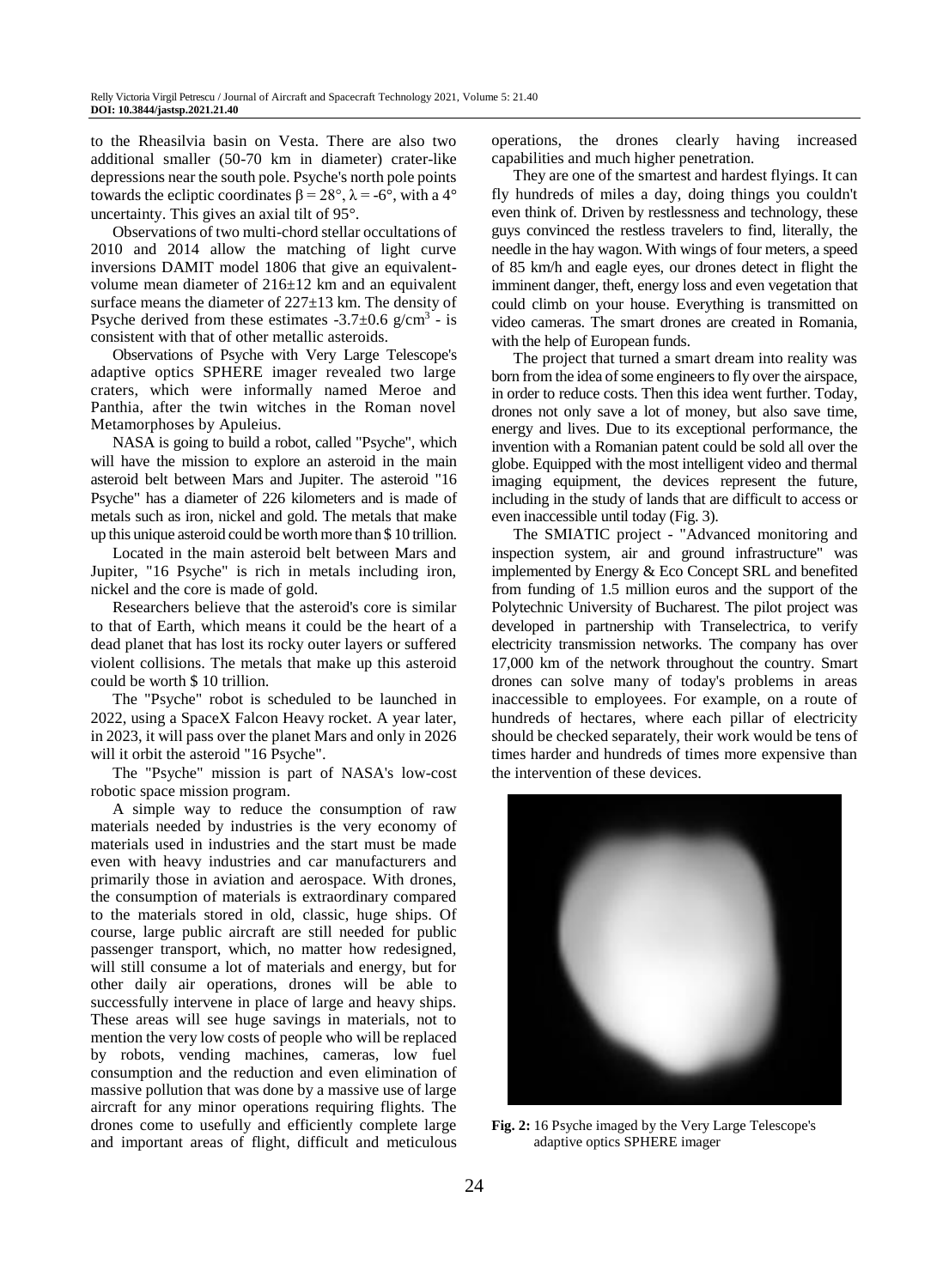SMIATIC - Advanced air and ground monitoring and inspection system for critical infrastructures were funded by the Operational Program Competitiveness (POC) 2014-2020. The project was implemented, with great success, in the period 2016-2018.

The latest technology, created in Romania, is friendly and environmentally friendly: It does not pollute and contributes to reducing pollution, wherever it discovers it.

The project aimed to increase the efficiency of covering monitored and inspected areas at lower prices than traditional air or ground solutions operated by personnel and to increase the availability and redundancy of the system, through intelligent mission management and by increasing air presence time. of drones. Drone autonomy will be maximized through innovative energy resource management solutions.

The drone can be defined as an unmanned aircraft capable of autonomous navigation, without being controlled from the outside, using the autopilot, or which can be controlled by a remote control device. In addition, the drone can be controlled via WI-FI, smartphones, or tablets equipped with Android or iOS.

Drones come in a wide range of shapes and sizes. In terms of use, drones are divided into the following categories: -Unmanned Aerial Vehicle (UAV). - Unmanned Surface Vehicle (USV). - Unmanned Underwater Vehicle (UUV). - Unmanned Ground Vehicle (UGV). - Pseudo High Altitude Satellites (HAPS).

The most popular and most used are Unmanned Aerial Vehicles (UAVs). Regardless of its use, the unmanned aerial vehicle runs on batteries or energy produced by their own photovoltaic cells. These types of drones are equipped with electric motors, one for each propeller. Drones equipped with internal combustion engines are less used in applications than drones with electric motors. Depending on the number of engines and their power, drones can be classified into three copters, quadcopters, hexacopters, octocopters, etc.

The three copters is a drone-like helicopter, which has three rotors and propulsion units with servomotors, Rotors/propellers. A quadcopter is stabilized using different technologies, but the main stabilizers are gyroscopes. Hexacopters are remote-controlled flight devices that have six rotors/propellers. The hexacopter is a type of drone with advanced technology characterized by good maneuverability. Octocopters have eight engines and propellers. These drones had high speeds, safety and high stability and can fly at extreme altitudes, even in adverse weather conditions.

The first drone was designed by Nikola Tesla in 1898 (Fig. 4).

Later, this model was improved by the engineer Charles F. Kettering, who attached an electronic device to the model, by which the drone modifies its propellers to fall into enemy positions. A more similar model to the one used today was the QAM-34, created in 1948 and first tested in 1951. Drone technology is developing rapidly. Motorized devices are becoming increasingly complex, with multiple functions, but much easier to control. Regardless of the type of drone, their most important characteristics are, in general, the following: -Maximum operating distance; -flight/journey time; -flight/travel speed; of sensors; -board GPS system; operating frequency; -weight.



**Fig. 3:** The SMIATIC project - "Advanced monitoring and inspection system, air and ground infrastructure" was implemented by Energy and Eco Concept SRL and benefited from funding of 1.5 million euros and the support of the Polytechnic University of Bucharest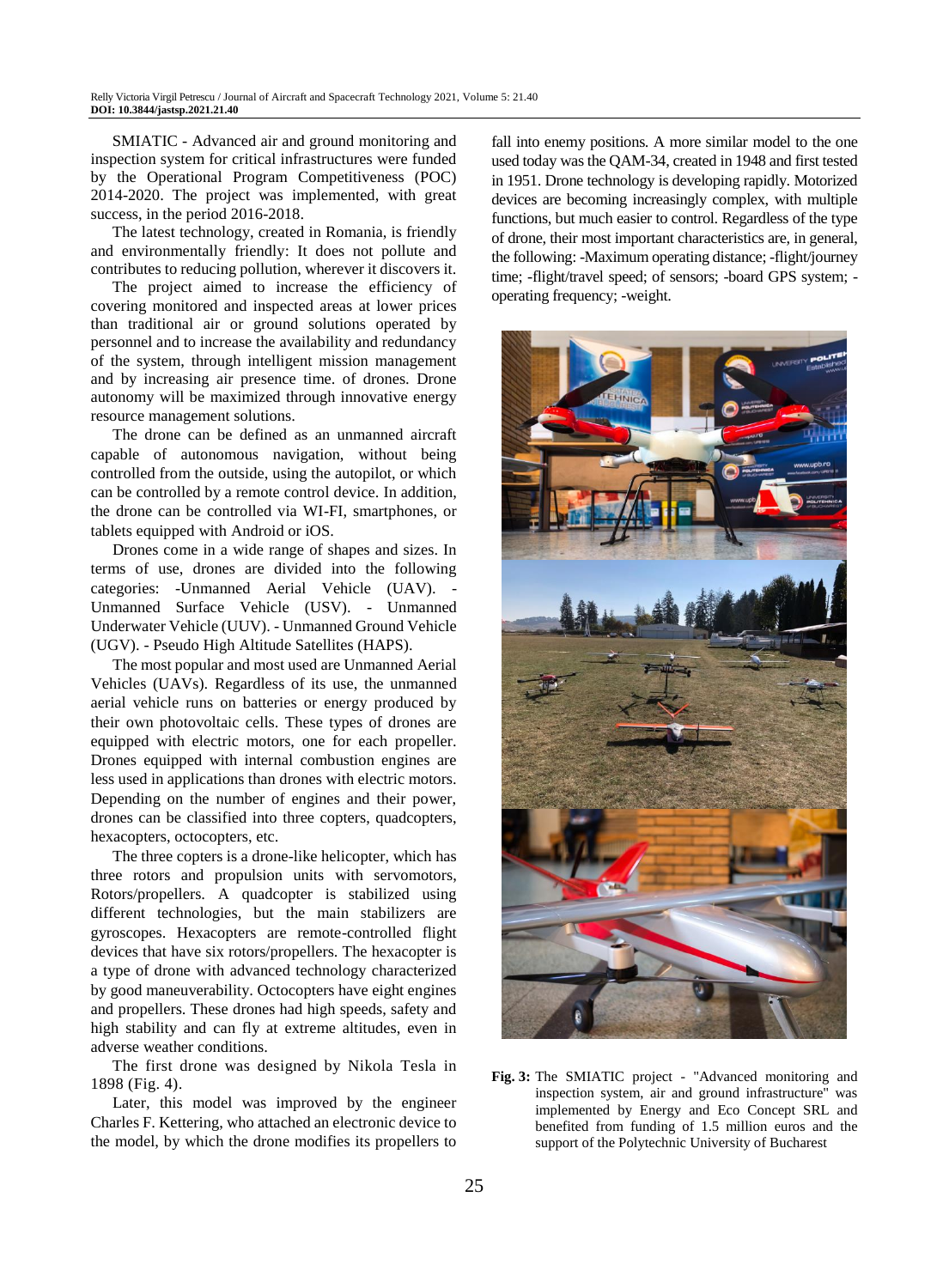The year 2011 brought with it one of the most important events in the fight against terrorism - the capture by Osama Bin Laden's SEAL troops in the Pakistani city of Abbottabad (Fig. 5). The story of these unmanned aircraft, as secret as they are sophisticated, begins in the 2000 s and 2001 s, when the US Air Force reconfigured a Hellfire anti-tank missile to fit a Predator HQ-1 surveillance drone. The program to create these lethal weapons was boosted by the George W. Bush Administration in order to reduce the military budget for conventional warfare and the withdrawal of ground troops. Thus, through the precise blows of the drones, the Pentagon had the opportunity to avoid collateral casualties in the war on terror. The first known drone attack took place in November 2001, killing Taliban commander Mohammed Atef in Afghanistan.

The new "Obama doctrine" focuses on multilateralism, drone strikes and a reduced military presence in Libya, Pakistan and Yemen. According to government figures from 2006 to date, the number of Al-Qaeda militants killed by drones has reached 2,000 (along with collateral civilian casualties). Thus, after numerous attacks on the tribal area of Waziristan (Pakistan) resulting in casualties among the locals, the attitude of Pakistanis towards the US becomes ambivalent. In reality, these situations are caused by errors and drone strikes produce fewer casualties than military interventions or less selective bombing.

As the fighting continues, some experts believe that this "secret war" must be made transparent, at least to the extent that tensions between Pakistan and the United States have strained. Especially since American troops will need military assistance from Islamabad to secure the withdrawal corridor from Afghanistan by 2014. Few people know about the real situation in the tribal areas on the border between Afghanistan and Pakistan, where entire regions have become theaters of war and Al-Quaeda formed true autonomous networks that could freely cross insecure borders. This war of attrition by drones was probably inevitable for the destruction of the terrorist stronghold. However, the Islamabad government exercises partial control over its own tribal regions and its army continues to house Taliban fighters, who can easily cross the Afghan-Pakistani border to help "Muslim brothers" in their fight against Western "pagans." Pakistani officials, while criticizing the drone attacks, in particular, agree that they are helping the army fight extremists. The US has expanded its drone base from Afghanistan, Pakistan, Yemen and Somalia to Ethiopia, Djibouti, Seychelles and, now, to Iran, which is under reconnaissance and surveillance missions. The year 2011 ended with the Pentagon's request to Tehran to return the "top secret" RQ-170 Sentinel drone, which crashed on December 4 in Iran. So far, the total fleet of UAVs is 7000

units, of which the United States has lost more than 50 units and since July 2010, 79 accidents have been identified due to several reasons: Bad weather, error of connection, or operation and "human error".

The CIA, which has become more like a paramilitary agency and not an intelligence agency, is in charge of operating most drones and in Yemen, the main executive authority for some drone strikes is the Pentagon. We need to understand that most of the time drones are used to gather information. For example, the old U-2 crews during the Cold War have been replaced by the Global Hawk drone, which can send detailed images of the Earth and has the ability to detect chemical, biological, or nuclear weapons. Moreover, it was possible to create an advanced prototype - Gorgon Stare - that will be able to "look at an entire city". At the same time, the number of American multi-role drones - which can hit and spy - is expected to increase fourfold. The good part is that unlike the new F-16 fighter, which requires around \$ 55 million to operate, UAVs are less expensive (a Global Hawk requires 15 million), although expensive technology and crashes can make up the difference.



**Fig. 4:** The first drone was designed by Nikola Tesla in 1898



**Fig. 5:** Military drone frequently used by the US military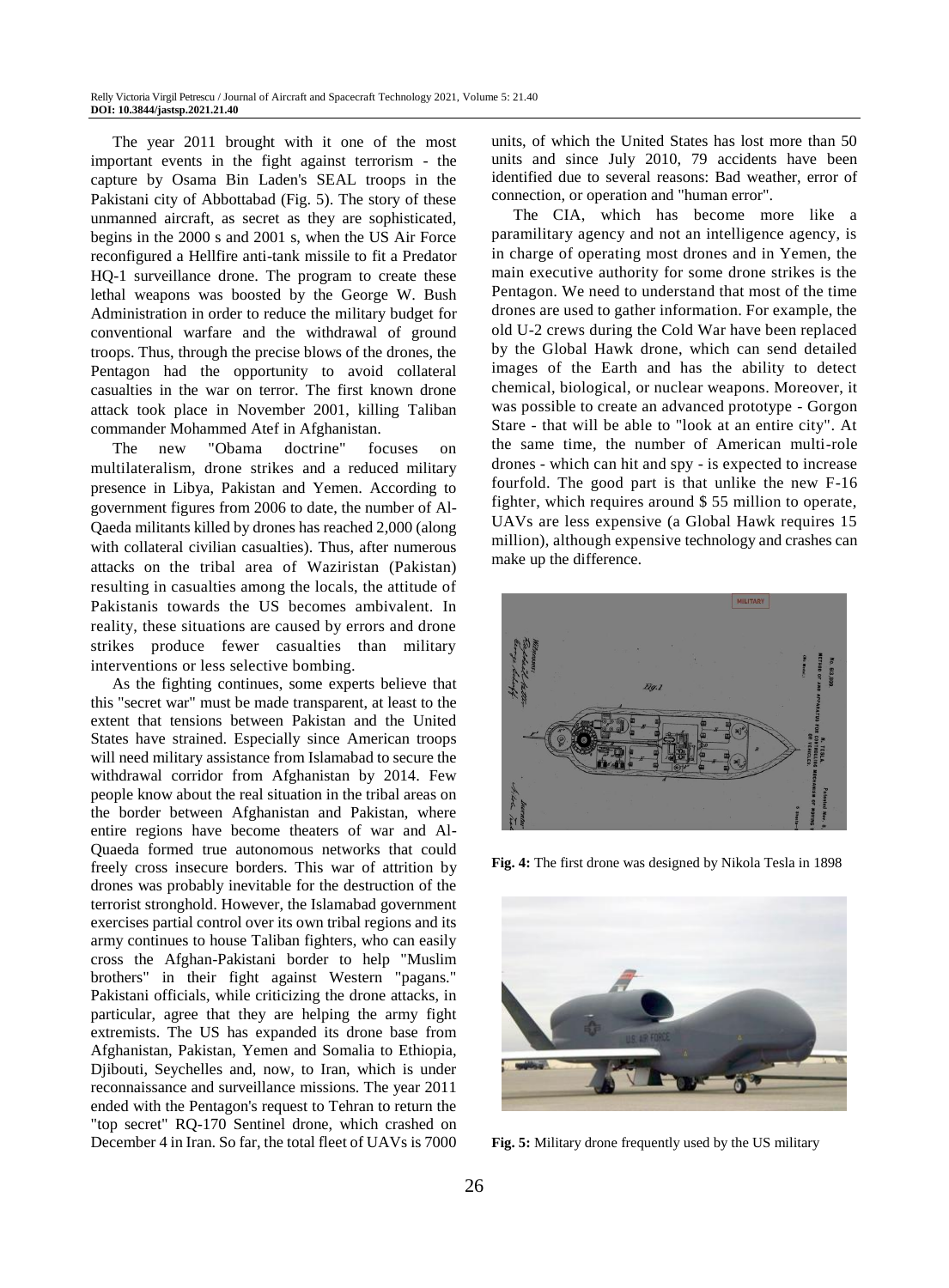Another challenge to international security is the global proliferation of drones. Although it may facilitate the security of certain areas of the state, military security relations may fall into well-understood patterns of action and reaction. Currently, the number of states that have access to such capabilities has reached 70, developing around 680 research programs. China already has 25 types of systems under development and Ahmadinejad said Iran already has its own drone model - "Ambassador of Death" (!)

The technology has been expanded from the military to the civilian sector. US police forces purchase models of drones to monitor the border or risk areas.

In addition to killing al-Qaeda militants, the drone war bears the imprint of a psychological war: In Waziristan, their humming can be heard throughout the day, with the psychological effect of widespread panic among both Islamist militants and the civilian population. Militants are aware of the effectiveness of drones and therefore prefer not to meet in large groups, not even in mosques and spend their nights outdoors. The feeling of insecurity is leading the Taliban to take more drastic measures to communicate within the network and is distrustful of any journalist.

In any case, drones have become a reality of a secret war waged by Washington and it is far from over. The escalation of this asymmetric war will certainly lead to the development of countermeasures to UAV technology.

The drones will be able to be used successfully, efficiently and without problems in the rapid and automatic planting of trees, in order to mass reforestation, fast, cheap and quality, obviously in order to restore the climate on our old planet.

Mapping some agricultural areas can be done most efficiently with the help of drones, safer, cheaper, more successful and much closer than from distant and very expensive satellites.

We all know humans can't fly. Our bones are far too dense and flapping our arms does not produce adequate lift to overcome the pull of gravity, but luckily we can use technology to give us the experience of flying. I'm not talking about flying in airplanes though, or a hang glider, or jumping out of airplanes, or using a zip line. We can actually use multirotor aircraft to give us the impression of flying using a technology called FPV. I think "flying" with an FPV-equipped multirotor is even better than flying with any of the aforementioned technologies though because multi-rotors are infinitely more agile. Flying with FPV is more like being a bird and less like being thrown through the air. It is an amazing and very fun, technology.

This Instructable will show you how to build what I would categorize as a high-performance FPV quadcopter that can be used to take amazing aerial photos and videos. Could be using a top-of-the-line flight controller (the DJI Naza M Lite) and an excellent FPV system from Fat Shark, with the PilotHD camera for both recording video and delivering the FPV feed. Could also be using highquality motors and ESCs designed specifically for use in multi-rotors. Finally, we will be using a premium-quality Spektrum radio system. More about the parts list for this project can be found in the next step.

# **Results**

I also stated that drones can penetrate other planets, being the most penetrating and economical spies and scouts, with long life and low resource consumption, without major risks and without people anyway.

The first important step of the Mars 2020 mission took place on February 18, when Perseverance (Mars Exploration Rover) reached the ground of the Red Planet, successfully landing in Jezer Crater, the place selected by NASA team members. This was followed by "checks and tests for all own instruments and systems". The next step was to "release" the small aircraft, technically called the Ingenuity Helicopter Scout, from the special compartment in which it was transported and travel at a safe but acceptable distance to be able to "observe" the flight to take place. in a few days. In the online magazine two articles recently appeared referring to these operations and with a more detailed description of them, both from March a.c. and about Mars Exploration Rover and Mars Helicopters almost three years ago. The Ingenuity drone was sent to Mars to be the first man-made device to make a propelled flight to a planet other than Earth. Initially, Ingenuity rotor copter flights were scheduled for April 19 to May 19, but NASA/JPL experts felt that the date of the first takeoff could be brought forward and, at some point, estimated that place immediately after the first week of April. However, the first flight was postponed due to rotor problems, which in some situations did not enter normal operation and, for this reason, the idea arose that no scenario should be ignored and that anything is possible. Of the four scenarios considered, the optimal option was a successful flight and therefore the success of the operation and the worst, a total failure. All the "dark thoughts" disappeared and the JPL team had reason to rejoice on April 19, 2021, when the first flight was successfully performed. Even though Ingenuity rose from the ground in less than a minute, "NASA is celebrating what is the first controlled flight of an aircraft in another world," it wrote on April 20 in an article on bbc.com. The renowned organization of the media communications industry BBC (British Broadcasting Corporation), the largest in the world by a number of employees, has dedicated special shows to present this unique event. The BBC, based in London, England, "informs, entertains and educates millions of people in the UK and around the world". According to the NASA announcement, the Ingenuity helicopter was able to take off, climbed to a height of about 3 m (10 ft), soared 30 sec above the crater, descended one meter/second and landed safely on Martian soil. The total flight duration was 39.1 sec. On the website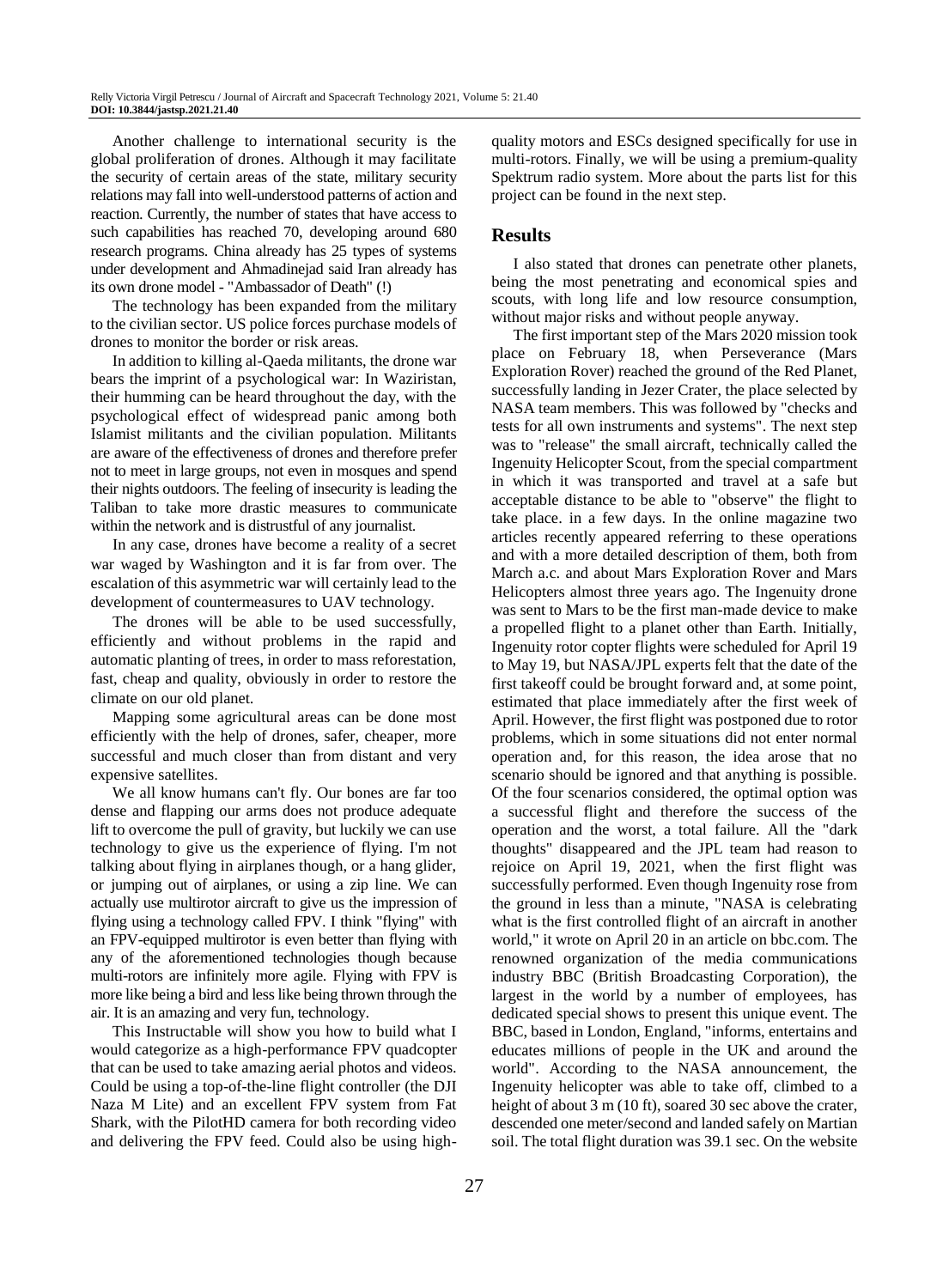globalnews.ca he wrote that "The systems and algorithms onboard did all the work, so the flight was completely autonomous, says NASA." The solution of autonomy was adopted due to the long distance between Earth and Mars (over 290 million kilometers) and the time required for radio signals to travel. It is very clear that controlled flight from such a distance with a joystick "is simply excluded" (bbc.com).

This meant that while the drone controlled its movement, "NASA engineers sat, watched and waited with crossed arms." To express their joy with applause and cheers, the NASA team had to be very patient and stay for a few hours with great emotions, until the results were complete on Earth and until all the data was interpreted.

According to NASA (nasa.gov), confirmation of the successful flight came via the Perseverance rover on Mars, which transmitted the data to Earth. On the globalnews.ca website it is also written that the images with the "celebration" from NASA catch MiMi Aung breaking the notes with the so-called "backup speech", which contained the words prepared in case the flight was unsuccessful or if Ingenuity it was collapsing, that is, for a failure. MiMi Aung, 52, is a project manager at NASA's JPL (Jet Propulsion Laboratory) in Pasadena, California, where he arrived in 1990 and a senior engineer on the Mars Helicopter Ingenuity project. He said he had gone from "say you can" to "now you really can." He also told BBC News, "This is a major premiere for the human race." There has long been talking of a new "Wright Brothers moment," referring to the first controlled flights of a heavier-than-air aircraft by Wilbur and Orville Wright in December 1903 at Kill Devil Hills, a place chosen for the conditions. favorable wind. Kill Devil Hills is located 4 miles (6 km) from Kitty Hawk, North Carolina, a city that became world-famous due to the Wright brothers and the events of 1903. Speaking of the "Wright Brothers moment" on the Red Planet, MiMi Aung considers that he had finally arrived and briefly declared, "Here he is." NASA is planning for the Ingenuity drone helicopter to make "more adventurous flights" (bbc.com) in the next period, which will take place until mid-May.

Originally created by and for the military, drones have developed far beyond the battlefield and are now used everywhere, from oil fields to private farms. They are used to deliver packages, supervise land and help in case of disasters. Their field of application is becoming more and more varied and their parameters are expanding.

The key to increasing the range of drone applications is given by the increasing complexity of the electronic systems embedded in them. The miniaturized sensors used in today's drones allow them to be smaller than ever, lighter and more accessible, improving machine vision technology (activated by the new generation of powerful flight control systems) that gives them better autonomous navigation, obstacle avoidance and real-time analysis.

The development of drones has traditionally been difficult, expensive and time-consuming, but today, the availability of drone development platforms has changed all that. The new platforms from Intel, Infineon and Parallax make it easier than ever to implement drone applications.

From the very beginning, when people built the first aircraft, the idea of an unmanned aerial vehicle was extremely appealing. Airplanes allow us to travel fast, to have a bird's eye view of things and to move freely unaffected by obstacles on the ground. When it comes to flying, lighter aircraft are better compared to large and heavy ones at the same time, which must accommodate a human being. This implies greater complexity, higher costs and a shorter range, as a larger mass requires higher fuel consumption. Drones solve all these problems. Being unmanned, these aircraft can be made lighter, smaller and cheaper, especially since no life support is required. Thus, the vehicles focus only on the characteristics of being light, maneuverable and with the widest possible range. Without the risks of causing human problems, drones can also perform more dangerous tasks than those with a human pilot. Therefore, it is not surprising that drones have deep roots in the military zone.

Unmanned aerial vehicles first appeared in the 1930s. Early drone developments included balloons designed to drop bombs on enemy lines at certain intervals and unmanned aerial vehicles with explosives on board, intended to crash after a given number of rotations. of the engine. The advancement of radio technology has led to better navigation. One of the first Radio-Controlled (RC) drones was used during World War II to train anti-aircraft targets on how to fire realistically moving aerial targets. Since then, the pace of drone development has increased and they have been used more and more in today's combat scenes. Drones have been used since the 1970s in major conflicts around the world.

Ingenuity successfully made its first flight to Mars (Fig. 6).



**Fig. 6:** Ingenuity successfully made its first flight to Mars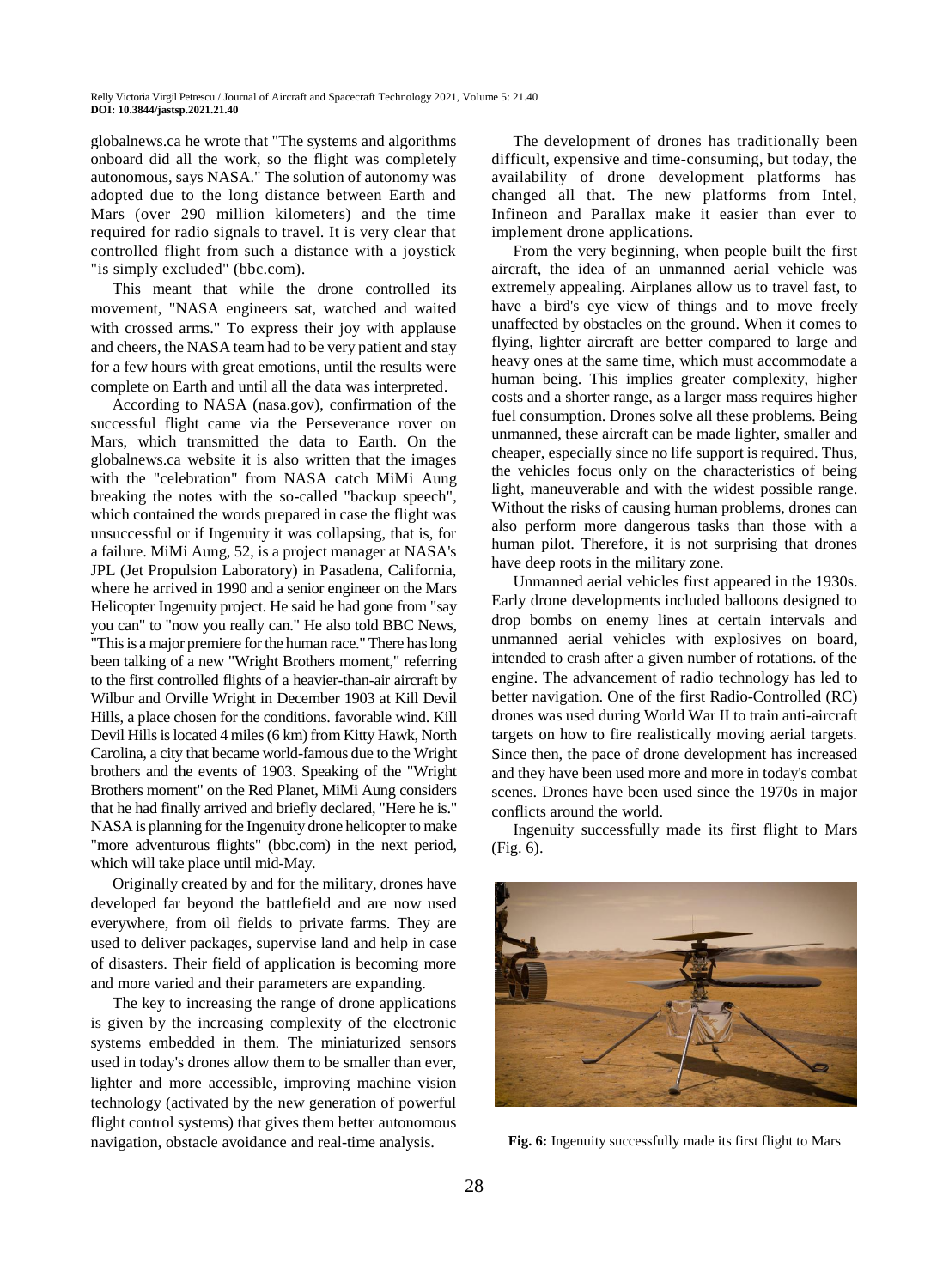While drones have been used in a military context for a considerable time, only in this decade have they become sufficiently accessible to enter the consumer market.

Drones for personal use have become possible thanks to innovative technologies in the area of Micro-Electro-Mechanical Systems (MEMS), driven by the demands of the smartphone market.

Air navigation requires complex sensors to monitor physical orientation as well as acceleration on 3 different axes. In the past, this involved the use of expensive Inertial Measurement Units (IMUs) consisting of accelerometers, gyroscopes and magnetometers. These macro-sized sensory units were large, heavy and extremely expensive, limiting their use to professional aerospace, naval and defense applications.

Using the same techniques that are applied to semiconductor manufacturing technologies, MEMS technology reduces the size of accelerometers, gyroscopes and magnetometers, allowing them to be much smaller, cheaper and even safer to operate. Today, a 9-axis sensor, such as the Bosch BNO055 that measures compass orientation, physical orientation and 3-axis acceleration, can be the size of a small chip, smaller than a nail.

The extraordinary size and mass reduction of MEMSbased IMU devices have allowed them to drive drones today and their low price has meant that drones can be accessible to the average user or small businesses, once drones began to fall into the hands of everyday users and small businesses, their use improved and diversified. Today, drones are used in all applications from logistics to rescue operations.

### **Discussion**

For logistics applications, drones have been used to deliver packages quickly and efficiently. Their ability to fly allows them to overcome traffic and navigate over obstacles on earth. Not only can drones deliver faster and more efficiently than humans, but they can also deliver to areas and places where people cannot reach easily. Do you live on the 15th floor of a block of flats? A drone can deliver a package directly to your balcony. If you decide on an unscheduled picnic in the park, a drone can deliver pizza directly to the location indicated by your smartphone's GPS.

The ability of drones to map 3D areas quickly and accurately has transformed surveillance and offered the potential to change various industries as well as tourism. A remotely controlled drone with a high-precision GPS can get detailed photos of large areas in just a few hours or minutes. These high-resolution photos can then be put together with specific software to build an incredibly accurate 3D terrain map. Areas that once required a ground team to work for weeks can now be seen in just a few days, thanks to drones.

Drones are also useful in disaster search and rescue operations. Immediately after natural disasters, key infrastructure (such as roads and electricity) can be severely affected, making it difficult to find ground-based solutions quickly and efficiently. In these situations, drones can conduct aerial surveillance of areas to find out the location and condition of a disaster or to search for injured people. Drones can even provide first aid by providing critical products, such as food or medicine for victims in monitored areas.

As miniaturized, wirelessly controlled aircraft, drones are a technological pinnacle. They have some of the latest navigation, computing and aeronautical technologies we have today. A drone consists of a chassis, rotors, engines, speed controllers, a battery and a flight controller. While mechanical aspects such as rotors, chassis type and engine determine the flight characteristics and load-bearing capacity, the existing electronic systems onboard distinguish modern drones from yesterday's RC airplanes and helicopters.

Each rotor and the corresponding motor have an Electronic Speed Controller (ESC) that controls the speed of the motor. The ESC is a mixed-signal circuit that provides high-resolution three-phase AC power to control brushless motors based on a control signal. Connected to a motor and battery, ESCs are sized according to the amount of current they can control.

In addition to ESC, the flight controller is another essential electronic system onboard a drone. While RC airplanes and helicopters give operators direct control over engine speed, modern drones have multiple rotors and the complexity of rotor speed coordination requires an automatic system. The flight controller uses an array of sensors such as GPS, gyroscope, accelerometer, compass and barometer to stabilize and navigate the drone by adjusting the rotor speed.

Modern flight controllers range from simple stability control to completely autonomous navigation with the avoidance of obstacles using machine-vision technology - possible on advanced platforms such as Intel's Aero computer.

Although there is a certain joy in building your own drone from the sketch level, this requires a lot of time, effort and perseverance. Fortunately, Unmanned Aerial Vehicle (UAV) platforms are available today, allowing you to choose exactly how deep you want to dig. Perhaps the most complete and flexible UAV platform to date is Intel's Aero series. It can come either as a computer board with a flight controller or as a "flight-ready" drone development platform.

In the ready-to-fly option, Intel's Aero drone is a fully assembled quadrocopter running Linux on a multi-core Atom SoC processor. It has pre-installed flight controller software - allowing users to use the drone immediately after removing it from the box, without the need for further programming. The Aero flight-ready platform allows users to immediately focus on developing complex applications, instead of wasting time with flight control mechanics.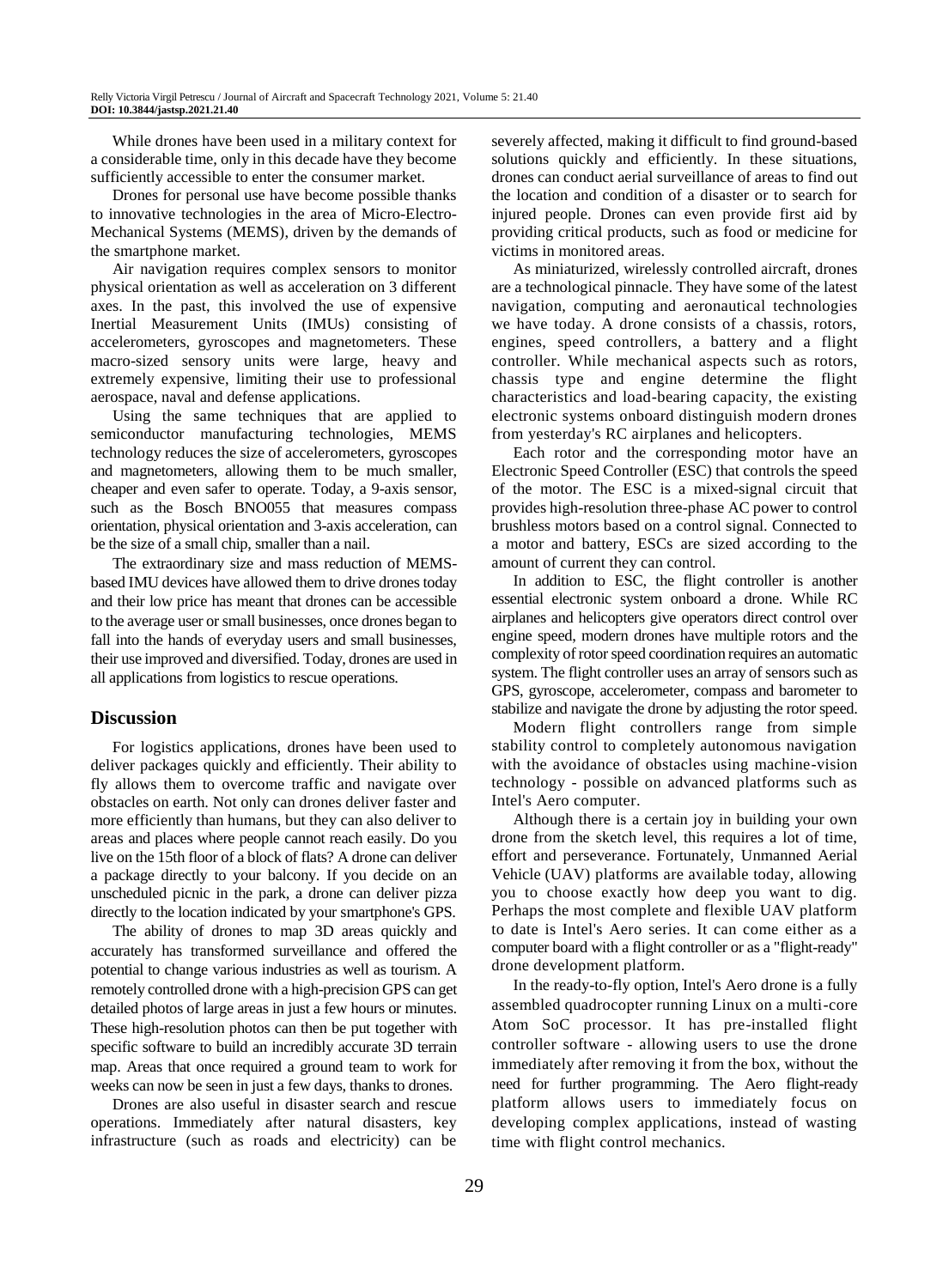The Aero drone also has multiple cameras, including an Intel RealSense ™ R200 front camera. The R200 is a camera-based camera system with depth detection technology, including conventional dual cameras as well as an infrared camera and an infrared laser projector. Stereo vision and infrared components allow obtaining 3D images with the ability to detect depth. It can be used for collision avoidance, surveillance, 3D mapping and more. In addition to being sold as a complete, flight-ready drone, the Aero platform is also available as an optional dashboard with a Real Sense camera and camera, which allows the integration of computing capabilities and machine vision technology on other multi-copter drone chassis.

Although they were once just simple toys for enthusiasts, today's drones have penetrated many markets and are targeting many more. At the same time, developing drone applications has never been easier. For those who want to directly access an advanced drone application development environment, Intel's Aero platform offers a ready-to-fly solution and for those who want to work on development themselves, integrated components from vendors such as Infineon and Cypress can significantly reduce development times and costs (Patrick, 2018).

# **Conclusion**

Given the declining planetary resources and increasing their consumption, at least some of them could be brought from outside the planet, such as metals or diamonds, so as not we try to find them or supplements in the depths of the earth, so as not to disturb the balance of our planet.

The use of drones instead of massive, classic aircraft could bring a massive saving of materials, but also a decrease in total costs used a drastic reduction in the nuisances caused by more and more flights, a relaxation of air traffic, with better control and may with much higher flight safety. The performance of drones cannot be matched by the classic aircraft used so far, which is why drones will gradually take the place of classic aircraft, massive and expensive, but also with a fairly high frequency of accidents and with major risks on passengers and goods transported.

Obviously, in the future, the drones will carry out the transport of goods and even passengers on short and medium distances, but even on longer routes, bringing the aerial technique to its peak and even more than that, all the drones will be called to replace the robotic and aerial modules on the planets that will be further explored, including the red planet, our nearest neighbor.

## **Acknowledgement**

The work was appreciated by teams of professors from the departments of automobiles from several universities in Romania and Italy. This text was acknowledged and appreciated by Associate Professor Aniello Riccio seconda Universita' Degli Studi di Napoli Italy, whom we thanks and in this way.

# **Funding Information**

Research contract: Contract number 36-5-4D/1986 from 24IV1985, beneficiary CNST RO (Romanian National Center for Science and Technology) Improving dynamic mechanisms internal combustion engines. All these matters are copyrighted. Copyrights: 548-cgiyw Dssin, from: 22-04-2010, 08:48:48.

# **Ethics**

Author declares that are not ethical issues that may arise after the publication of this manuscript. This article is original and contains unpublished material.

# **References**

- Abam, F. I., Ugot, I. U., & Igbong, D. I. (2012). Performance analysis and components irreversiblities of a (25 MW) gas turbine power plant modeled with a spray cooler. American Journal of Engineering and Applied Sciences, 5(1), 35-41. https://doi.org/10.3844/ajeassp.2012.35.41
- Abdelkrim, H., Othman, S. B., Salem, A. K. B., & Saoud, S. B. (2012). Dynamic partial reconfiguration contribution on system on programmable chip architecture for motor drive implementation. American Journal Engineering Applied Sciences, 5, 15-24. https://doi.org/10.3844/ajeassp.2012.15.24
- Abdullah, H., & Halim, S. A. (2009). Electrical and Magnetoresistive studies Nd doped on La-Ba-Mn-O sub (3) Manganites for Lowfield Sensor application. American Journal of Engineering and Applied Sciences, 2(2). https://doi.org/10.3844/ajeassp.2009.297.303
- Abdullah, M. Z., Saat, A., & Hamzah, Z. (2011). Optimization of energy dispersive x-ray fluorescence spectrometer to analyze heavy metals in moss samples. American Journal of Engineering and Applied Sciences, 4(3).

https://doi.org/10.3844/ajeassp.2011.355.362

- Abdullah, M., A. F.M. Zain, Y. H. Ho and S. Abdullah, 2009. TEC and scintillation study of equatorial ionosphere: A month campaign over sipitang and parit raja stations, Malaysia. American Journal Engineering Applied Sciences, 2: 44-49. https://doi.org/10.3844/ajeassp.2009.44.49
- Abouobaida, H. (2016). Robust and efficient controller to design a standalone source supplied DC and AC load powered by photovoltaic generator. American Journal Engineering Applied Sciences, 9, 894-901. https://doi.org/10.3844/ajeassp.2016.894.901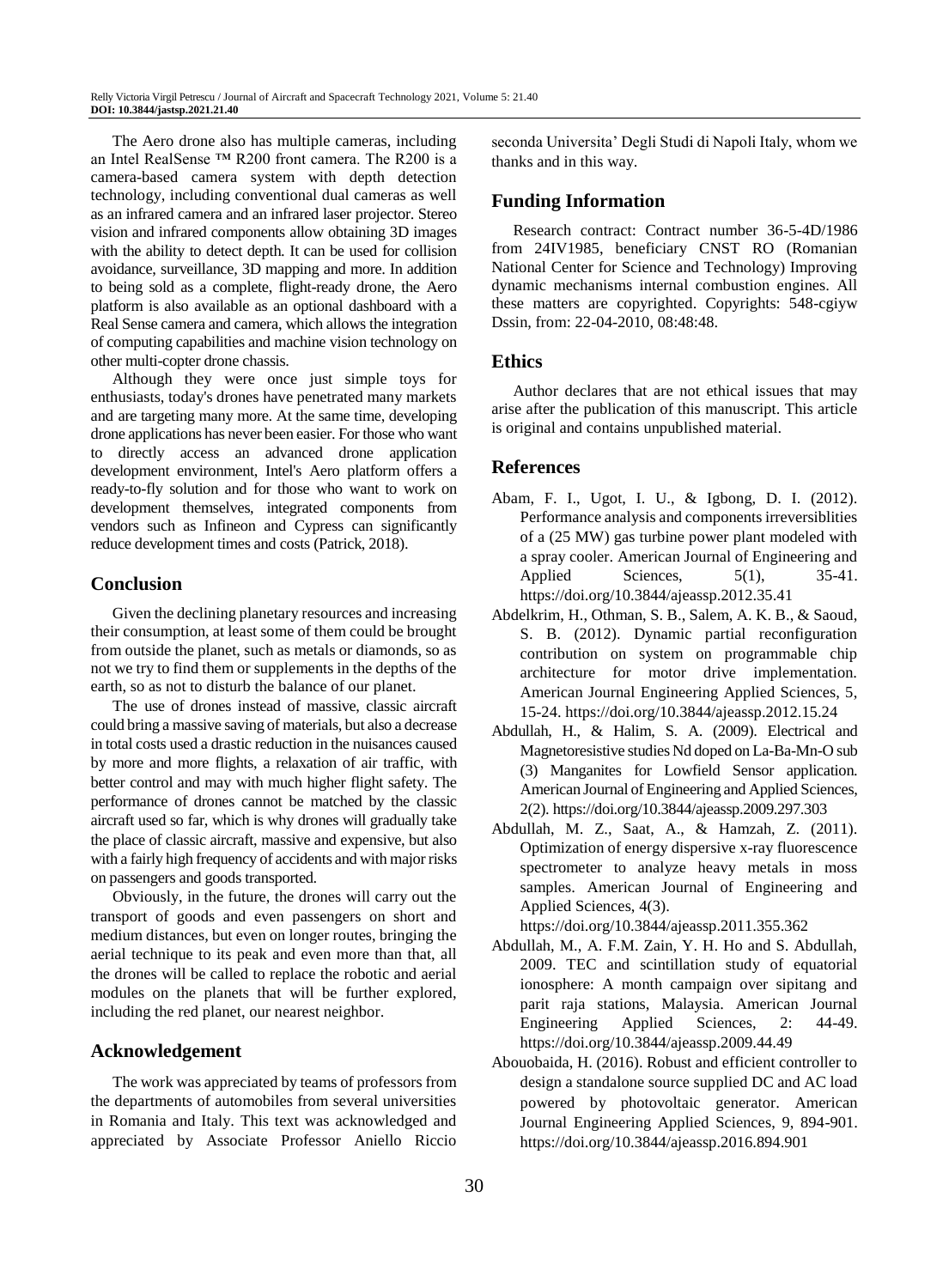- Ab-Rahman, M. S., Guna, H., Harun, M. H., Zan, S. D., & Jumari, K. (2009). Cost-effective fabrication of self-made 1×12 polymer optical fiber-based optical splitters for automotive application. American Journal Engineering Applied Sciences, 2, 252-259. https://doi.org/10.3844/ajeassp.2009.252.259
- Abu-Ein, S. (2009). Numerical and analytical study of exhaust gases flow in porous media with applications to diesel particulate filters. American Journal Engineering Applied Sciences, 2, 70-75. https://doi.org/10.3844/ajeassp.2009.70.75
- Abu-Lebdeh, T. M., Leon, G. P. D., Hamoush, S. A., Seals, R. D., & Lamberti, V. E. (2016). Gas atomization of molten metal: Part II. Applications. American Journal of Engineering and Applied Sciences, 9(2). https://doi.org/10.3844/ajeassp.2016.334.349
- Agarwala, S. (2016). A perspective on 3D bioprinting technology: Present and future. American Journal Engineering Applied Sciences, 9, 985-990.
- Ahmed, M., Khan, R., Billah, M., & Farhana, S. (2010). A novel navigation algorithm for hexagonal hexapod robot. American Journal Engineering Applied Sciences, 3, 320-327.

https://doi.org/10.3844/ajeassp.2010.320.327

Ahmed, R., Khan, M., Haque, H., & Rahman, H. (2016). An approach to develop a dynamic job shop scheduling by fuzzy rule-based system and comparative study with the traditional priority rules. American Journal Engineering Applied Sciences, 9, 202-212.

https://doi.org/10.3844/ajeassp.2016.202.212

- Akhesmeh, S., Pourmahmoud, N., & Sedgi, H. (2008). Numerical study of the temperature separation in the Ranque-Hilsch vortex tube. American Journal of Engineering and Applied Sciences, 1(3). https://doi.org/10.3844/ajeassp.2008.181.187
- Al Qadi, A. N. S., ALhasanat, M. B., Dahamsheh, A. A., & Zaiydneen, S. A. (2016a). Using of box-benken method to predict the compressive strength of selfcompacting concrete containing Wadi Musa bentonite, Jordan. American Journal Engineering Applied Sciences, 9, 406-411. https://doi.org/10.3844/ajeassp.2016.406.411
- Al Qadi, A. N., Alhasanat, M. B., & Haddad, M. (2016b). Effect of crumb rubber as coarse and fine aggregates on the properties of asphalt concrete. American Journal Engineering Applied Sciences, 9, 558-564. https://doi.org/10.3844/ajeassp.2016.558.564
- Al Smadi, T. A. (2011). Low cost smart sensor design. American Journal Engineering Applied Sciences, 4, 162-168. https://doi.org/10.3844/ajeassp.2011.162.168
- Al-Abbas, I. K. (2009). Reduced order models of a current source inverter induction motor drive. American Journal Engineering Applied Sciences, 2, 39-43. https://doi.org/10.3844/ajeassp.2009.39.43

Aleksic, S., & Lovric, A. (2011). Energy consumption and environmental implications of wired access networks. American Journal Engineering Applied Sciences, 4, 531-539.

https://doi.org/10.3844/ajeassp.2011.531.539

- Al-Hasan, M. I., & Al-Ghamdi, A. S. (2016). Energy balance for a diesel engine operates on a pure biodiesel, diesel fuel and biodiesel-diesel blends. American Journal Engineering Applied Sciences, 9, 458-465. https://doi.org/10.3844/ajeassp.2016.458.465
- Alhasanat, M. B., Al Qadi, A. N., Al Khashman, O. A., & Dahamsheh, A. (2016). Scanning electron microscopic evaluation of self-compacting concrete spalling at elevated temperatures. American Journal Engineering Applied Sciences, 9, 119-127. https://doi.org/10.3844/ajeassp.2016.119.127
- Ali, G. A. M., Fouad, O., & Makhlouf, S. A. (2016). Electrical properties of cobalt oxide/silica nanocomposites obtained by sol-gel technique. American Journal Engineering Applied Sciences, 9, 12-16. https://doi.org/10.3844/ajeassp.2016.12.16
- Ali, K. S., & Shumaker, J. L. (2013). Hardware in the loop simulator for multi agent unmanned aerial vehicles environment. American Journal of Engineering and Applied Sciences, 6(2), 172. https://doi.org/10.3844/ajeassp.2013.172.177
- Alwetaishi, M. S. (2016). Impact of building function on thermal comfort: A review paper. American Journal Engineering Applied Sciences, 9, 928-945. https://doi.org/10.3844/ajeassp.2016.928.945
- Aly, W. M., & Abuelnasr, M. S. (2010). Electronic design automation using object oriented electronics. American Journal of Engineering and Applied Sciences, 3(1). https://doi.org/10.3844/ajeassp.2010.121.127
- Amani, N. (2016). Design and implementation of optimum management system using cost evaluation and financial analysis for prevention of building failure. American Journal Engineering Applied Sciences, 9, 281-296. https://doi.org/10.3844/ajeassp.2016.281.296
- Anizan, S., Yusri, K., Leong, C. S., Amin, N., Zaidi, S., & Sopian, K. (2011). Effects of the contact resistivity variations of the screen-printed silicon solar cell. American Journal Engineering Applied Sciences, 4, 328-331. https://doi.org/10.3844/ajeassp.2011.328.331
- Ascione, F., Bianco, N., De Masi, R. F., De Rossi, F., De Stasio, C., & Vanoli, G. P. (2016). Energy audit of health care facilities: Dynamic simulation of energy performances and energy-oriented refurbishment of system and equipment for microclimatic control. https://doi.org/10.3844/ajeassp.2016.814.834
- Augustine, A., Prakash, R. D., Xavier, R., & Parassery, M. C. (2016). Review of signal processing techniques for detection of power quality events. American Journal Engineering Applied Sciences, 9, 364-370. https://doi.org/10.3844/ajeassp.2016.364.370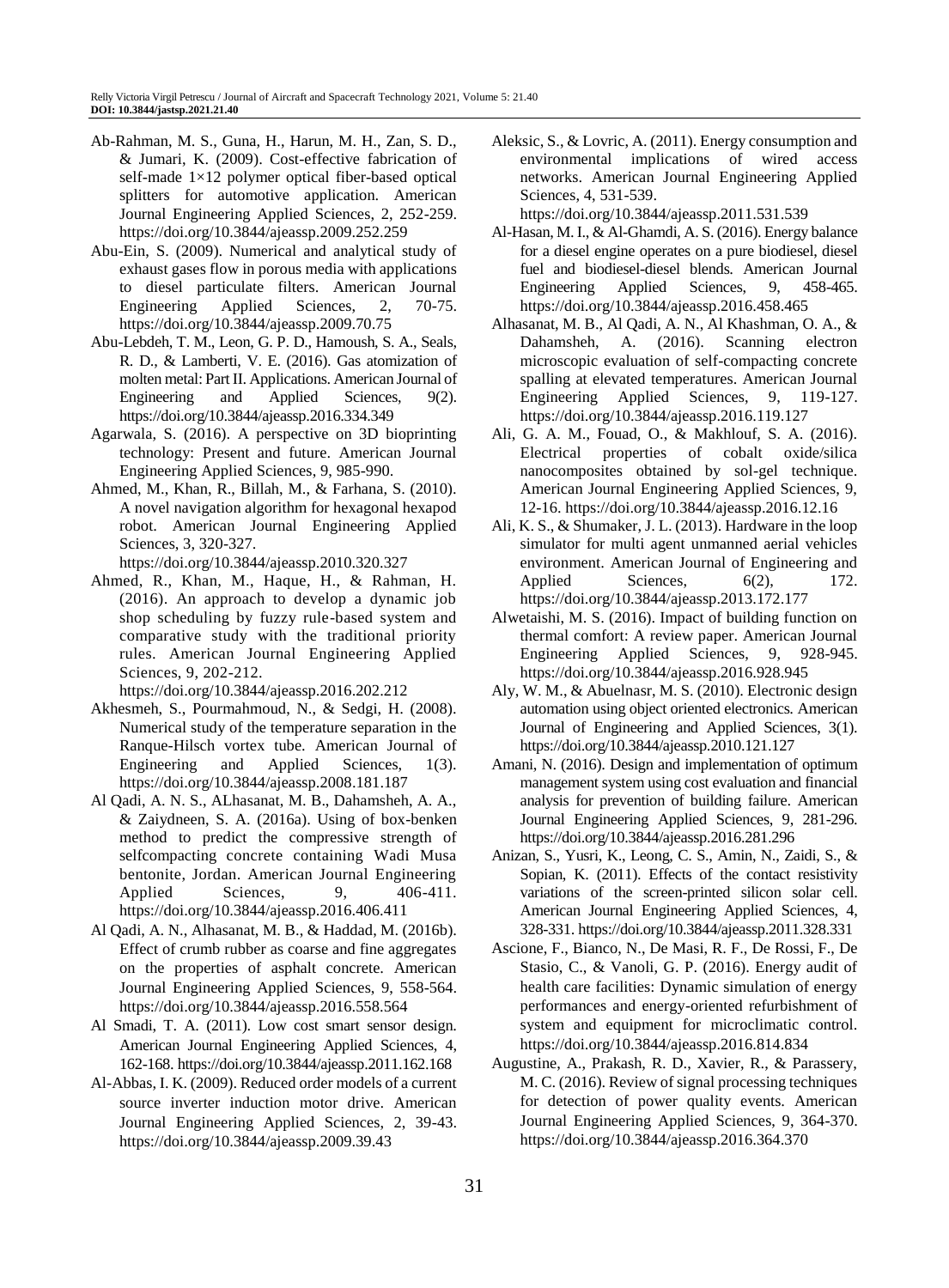- Aversa, R., Petrescu, F. I., Petrescu, R. V., & Apicella, A. (2016a). Biomimetic finite element analysis bone modeling for customized hybrid biological prostheses development. American Journal of Applied Sciences, 13(11), 1060-1067. https://doi.org/10.3844/ajassp.2016.1060.1067
- Aversa, R., Parcesepe, D., Petrescu, R. V. V., Chen, G., Petrescu, F. I. T., Tamburrino, F., & Apicella, A. (2016b). Glassy amorphous metal injection molded induced morphological defects. https://doi.org/10.3844/ajassp.2016.1476.1482
- Aversa, R., Petrescu, R. V., Petrescu, F. I., & Apicella, A. (2016c). Smart-factory: Optimization and process control of composite centrifuged pipes. American Journal of Applied Sciences, 13(11), 1330-1341. https://doi.org/10.3844/ajassp.2016.1330.1341
- Aversa, R., Tamburrino, F., Petrescu, R. V., Petrescu, F. I., Artur, M., Chen, G., & Apicella, A. (2016d). Biomechanically inspired shape memory effect machines driven by muscle like acting NiTi alloys. American Journal of Applied Sciences, 13(11), 1264-1271.

https://doi.org/10.3844/ajassp.2016.1264.1271

- Aversa, R., Buzea, E. M., Petrescu, R. V., Apicella, A., Neacsa, M., & Petrescu, F. I. (2016e). Present a mechatronic system having able to determine the concentration of carotenoids. American Journal of Engineering and Applied Sciences, 9(4), 1106-1111. https://doi.org/10.3844/ajeassp.2016.1106.1111
- Aversa, R., Petrescu, R. V., Sorrentino, R., Petrescu, F. I., & Apicella, A. (2016f). Hybrid ceramopolymeric nanocomposite for biomimetic scaffolds design and preparation. American Journal of Engineering and Applied Sciences, 9(4). https://doi.org/10.3844/ajeassp.2016.1096.1105
- Aversa, R., Perrotta, V., Petrescu, R. V., Carlo, M., Petrescu, F. I., & Apicella, A. (2016g). From structural colors to super-hydrophobicity and achromatic transparent protective coatings: Ion plating plasma assisted TiO 2 and SiO 2 nano-film deposition. https://doi.org/10.2139/ssrn.3074477
- Aversa, R., Petrescu, R. V., Petrescu, F. I., & Apicella, A. (2016h). Biomimetic and evolutionary design driven innovation in sustainable products development. American Journal of Engineering and Applied Sciences, 9(4). https://doi.org/10.3844/ajeassp.2016.1027.1036
- Aversa, R., Petrescu, R. V., Apicella, A., & Petrescu, F. I. (2016i). Mitochondria are naturally micro robots-a review. American Journal of Engineering and Applied Sciences, 9(4). https://doi.org/10.3844/ajeassp.2016.991.1002
- Aversa, R., Petrescu, R. V., Apicella, A., & Petrescu, F. I. (2016j). Mitochondria are naturally micro robots-a review. American Journal of Engineering and Applied Sciences, 9(4). https://doi.org/10.3844/ajeassp.2016.991.1002
- Aversa, R., Petrescu, R. V., Apicella, A., & Petrescu, F. I. (2016k). Physiologic human fluids and swelling behavior of hydrophilic biocompatible hybrid ceramo-polymeric materials. American Journal of Engineering and Applied Sciences, 9(4), 962-972. https://doi.org/10.3844/ajeassp.2016.962.972
- Aversa, R., Petrescu, R. V., Apicella, A., & Petrescu, F. I. (2016l). One can slow down the aging through antioxidants. American Journal of Engineering and Applied Sciences, 9(4).
- https://doi.org/10.3844/ajeassp.2016.1112.1126 Aversa, R., Petrescu, R. V., Apicella, A., & Petrescu, F. I. (2016m). About homeopathy or≪ Similia similibus curentur≫. American Journal of Engineering and Applied Sciences, 9(4).

https://doi.org/10.3844/ajeassp.2016.1164.1172

- Aversa, R., Petrescu, R. V., Apicella, A., & Petrescu, F. I. (2016n). The basic elements of life's. American Journal of Engineering and Applied Sciences, 9(4), 1189-1197. https://doi.org/10.3844/ajeassp.2016.1189.1197
- Aversa, R., Petrescu, F. I., Petrescu, R. V., & Apicella, A. (2016o). Flexible stem trabecular prostheses. American Journal of Engineering and Applied Sciences, 9(4). https://doi.org/10.3844/ajeassp.2016.1213.1221
- Aversa, R., Petrescu, R. V., Apicella, A., & Petrescu, F. I. (2017a). Nano-diamond hybrid materials for structural biomedical application. American Journal of Biochemistry and Biotechnology, 13(1), 34-41. https://doi.org/10.3844/ajbbsp.2017.34.41
- Aversa, R., Parcesepe, D., Petrescu, R. V., Berto, F., Chen, G., Petrescu, F. I., ... & Apicella, A. (2017b). Processability of bulk metallic glasses. American Journal of Applied Sciences, 14(2), 294-301. https://doi.org/10.3844/ajassp.2017.294.301
- Babayemi, A. K. (2016). Thermodynamics, non-linear isotherms, statistical modeling and optimization of phosphorus adsorption from wastewater. American Journal Engineering Applied Sciences, 9, 1019-1026. https://doi.org/10.3844/ajeassp.2016.1019.1026
- Bakar, R. A., Mohammed, M. K., & Rahman, M. M. (2009). Numerical study on the performance characteristics of hydrogen fueled port injection internal combustion engine. American Journal Engineering Applied Sciences, 2, 407-415. https://doi.org/10.3844/ajeassp.2009.407.415
- Barone, G., Buonomano, A., Forzano, C., & Palombo, A. (2016). WLHP systems in commercial buildings: A case study analysis based on a dynamic simulation approach. American Journal Engineering Applied Sciences, 9, 659-668. https://doi.org/10.3844/ajeassp.2016.659.668
- Bedon, C. (2016). Review on the use of FRP composites for facades and building skins. https://doi.org/10.3844/ajeassp.2016.713.723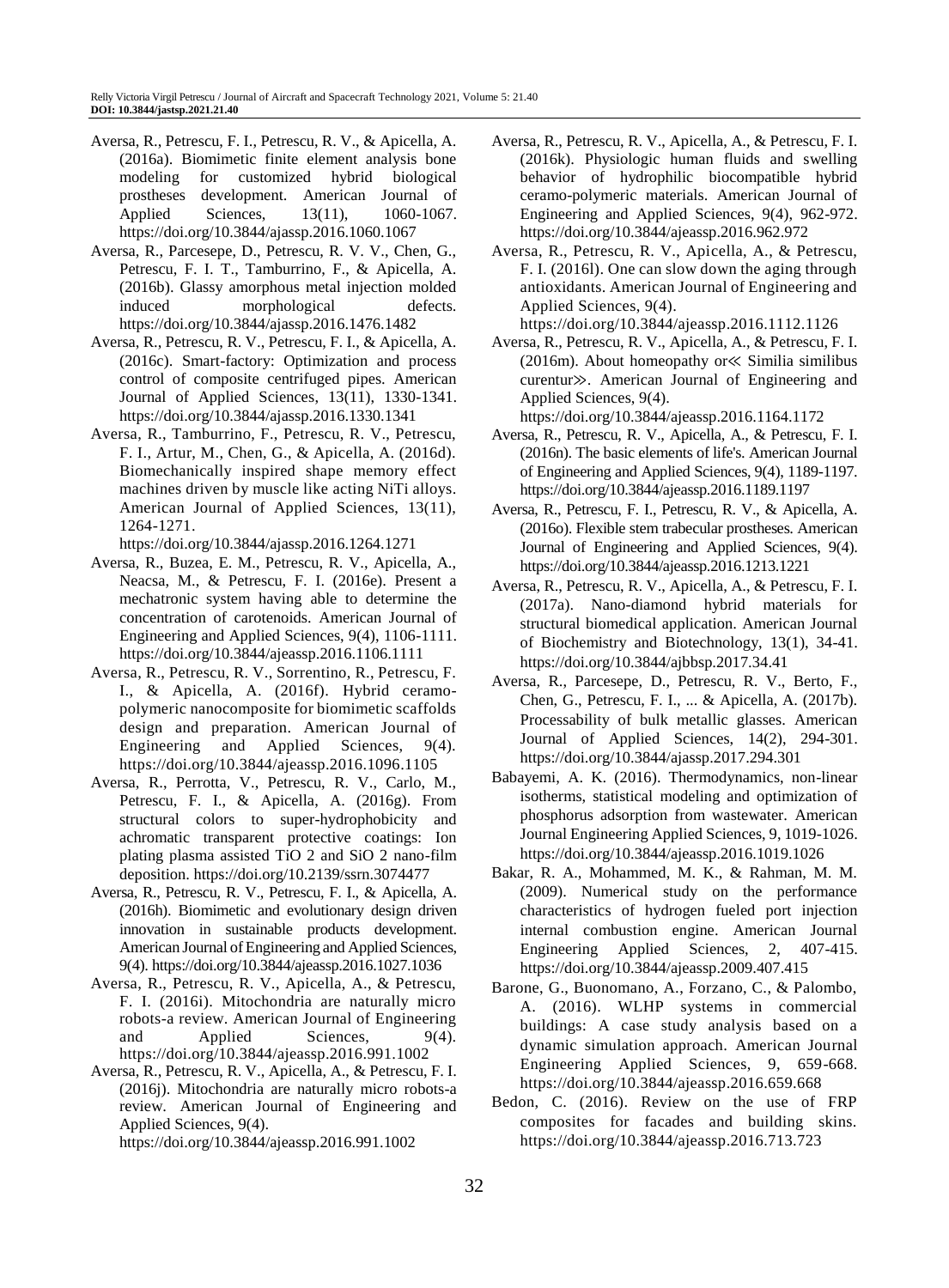- Bedon, C., & Amadio, C. (2016). A unified approach for the shear buckling design of structural glass walls with non-ideal restraints. American Journal Engineering Applied Sciences, 9, 64-78. https://doi.org/10.3844/ajeassp.2016.64.78
- Bedon, C., & Louter, C. (2016). Finite-element numerical simulation of the bending performance of post-tensioned structural glass beams with adhesively bonded cfrp tendons. https://doi.org/10.3844/ajeassp.2016.680.691
- Bolonkin, A. (2009a). Femtotechnology: Nuclear matter with fantastic properties. American Journal Engineering Applied Sciences, 2(2), 501-514. https://doi.org/10.3844/ajeassp.2009.501.514
- Bolonkin, A. A. (2009b). Converting of matter to nuclear energy by ab-generator. American Journal Engineering Applied Sciences, 2, 683-693. https://doi.org/10.3844/ajeassp.2009.683.693
- Boucetta, A. (2008). Vector control of a variable reluctance machine stator and rotor discs imbricates. American Journal of Engineering and Applied Sciences, 1(4). https://doi.org/10.3844/ajeassp.2008.260.265
- Bucinell, R. B. (2016). Stochastic model for variable amplitude fatigue induced delamination growth in graphite/epoxy laminates. American Journal Engineering Applied Sciences, 9, 635-646. https://doi.org/10.3844/ajeassp.2016.635.646
- Budak, S., Xiao, Z., Johnson, B., Cole, J., Drabo, M., Tramble, A., & Casselberry, C. (2016). High Efficient Advanced Thermoelectric Devices from Different Multilayer Thin Films. https://doi.org/10.3844/ajeassp.2016.356.363
- Buonomano, A., Calise, F., & Vicidomini, M. (2016a). A novel prototype of a small-scale solar power plant: Dynamic simulation and thermoeconomic analysis. American Journal Engineering Applied Sciences, 9, 770-788.

https://doi.org/10.3844/ajeassp.2016.770.788

- Buonomano, A., Calise, F., d'Accadia, M. D., Vanoli, R., & Vicidomini, M. (2016b). Simulation and experimental analysis of a demonstrative solar heating and cooling plant installed in Naples (Italy). American Journal Engineering Applied Sciences, 9, 798-813. https://doi.org/10.3844/ajeassp.2016.798.813
- Calise, F., Dâ'Accadia, M. D., Libertini, L., Quiriti, E., & Vicidomini, M. (2016). Dynamic simulation and optimum operation strategy of a trigeneration system serving a hospital. American Journal Engineering Applied Sciences, 9, 854-867. https://doi.org/10.3844/ajeassp.2016.854.867
- Campo, T., Cotto, M., Márquez, F., Elizalde, E., & Morant, C. (2016). Graphene Synthesis by Plasma-Enhanced CVD Growth with Ethanol. American Journal of Engineering and Applied Sciences, 9(3). https://doi.org/10.3844/ajeassp.2016.574.583
- Cardu, M., Oreste, P., & Cicala, T. (2009). Analysis of the tunnel boring machine advancement on the Bologna-Florence railway link. American Journal Engineering Applied Sciences, 2, 416-420. https://doi.org/10.3844/ajeassp.2009.416.420
- Catana, R. M., Cican, G., & Dediu, G. (2017). Gas Turbine Engine Starting Applicated on TV2-117 Turboshaft. Engineering, Technology & Applied Science Research, 7(5), 2005-2009.

http://etasr.com/index.php/ETASR/article/view/1315

- Chen, G., & Xu, L. (2016). A general strategy to enhance up conversion luminescence in rare-earthion-doped oxide nanocrystals. American Journal Engineering Applied Sciences, 9, 79-83. https://doi.org/10.3844/ajeassp.2016.79.83
- Chiozzi, A., Milani, G., Grillanda, N., & Tralli, A. (2016). An adaptive procedure for the limit analysis of FRP reinforced masonry vaults and applications. https://doi.org/10.3844/ajeassp.2016.735.745
- Chisari, C., & Bedon, C. (2016). Multi-objective optimization of FRP jackets for improving the seismic response of reinforced concrete frames. https://doi.org/10.3844/ajeassp.2016.669.679
- Cican, G., Deaconu, M., Mirea, R., Ceatra, L., Cretu, M., & Dobre, T. (2020). Investigating the Use of Recycled Pork Fat-Based Biodiesel in Aviation Turbo Engines. Processes, 8(9), 1196. https://doi.org/10.3390/pr8091196
- Cican, G., Plesu, V., Deaconu, M., Toma, A., & Cretu, M. (2019). Performances and emissions evaluation of a microturbojet engine running on biodiesel blends. Journal of Energy Resources Technology, 141(7). https://doi.org/10.1115/1.4042718
- Cican, G., Toma, A., Puşcaşu, C., & Catana, R. (2018). Jet CAT P80 Thermal Analyses and Performance Assessment Using Different Fuels Types. Journal of Thermal Science, 27(4), 389-393. https://doi.org/10.1007/s11630-018-1026-z
- Darabi, A., Soleamani, S. A., & Hassannia, A. (2008). Fuzzy based digital automatic voltage regulator of a synchronous generator with unbalanced loads. American Journal of Engineering and Applied Sciences, 1(4), 280-286.
- https://doi.org/10.3844/ajeassp.2008.280.286 Darwazeh, I., & Ahmed, S., (2011). Inverse discrete Fourier transform-discrete Fourier transform techniques for generating and receiving spectrally efficient frequency division multiplexing signals. American Journal of Engineering and Applied Sciences, 4, 598-606. https://doi.org/10.3844/ajeassp.2011.598.606
- Daud, H., Yahya, N., Aziz, A. A., & Jusoh, M. F. (2008). Development of wireless electric concept powering electrical appliances. American Journal Engineering Applied Sciences, 1, 12-15. https://doi.org/10.3844/ajeassp.2008.12.15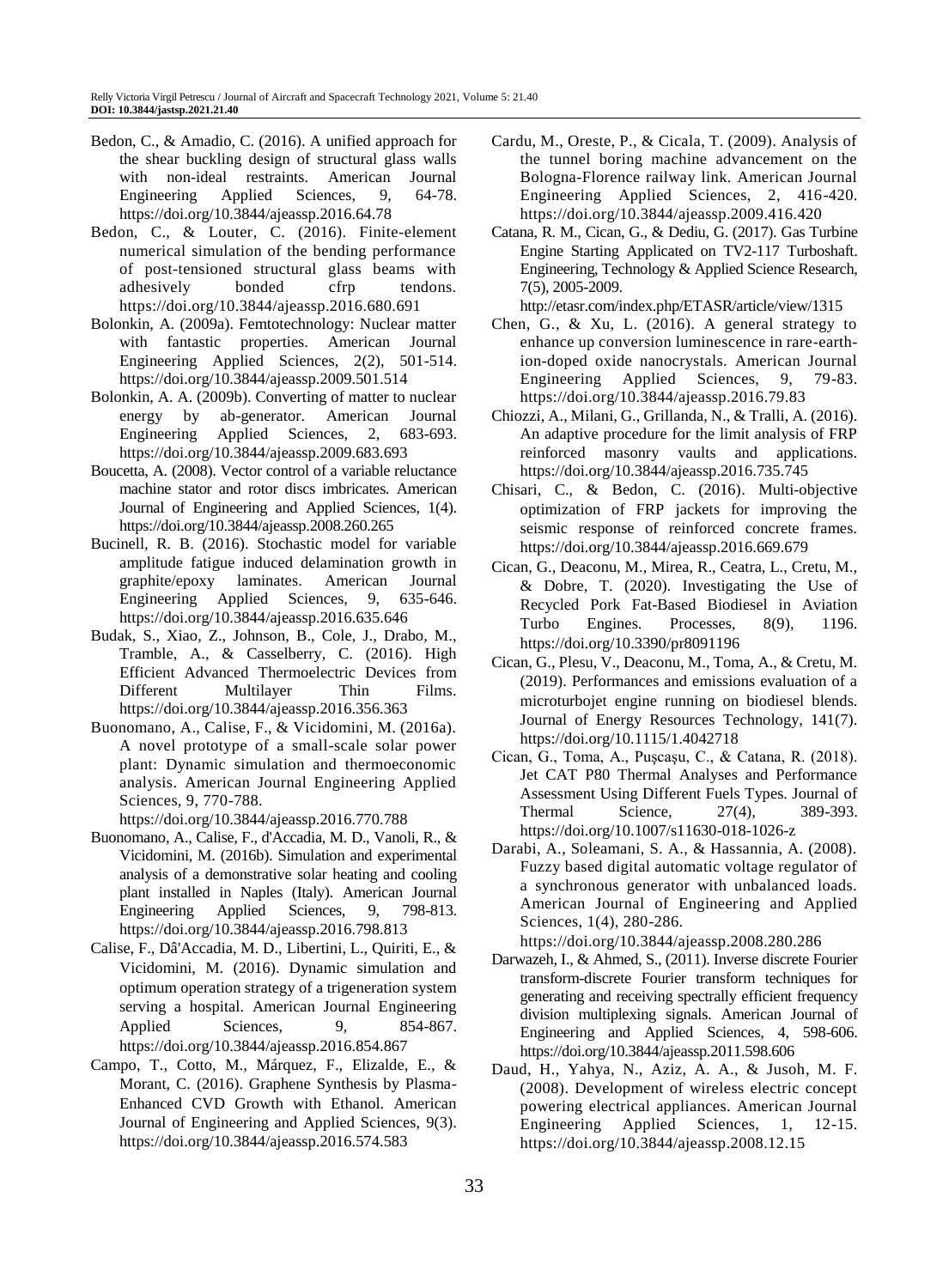- Deaconu, M., Cican, G., & Cristea, L. (2020). Noise Impact Mitigation of Shopping Centres Located near Densely Populated Areas for a Better Quality of Life. Applied Sciences, 10(18), 6484. https://doi.org/10.3390/app10186484
- Deaconu, M., & Cican, G. (2018). Turbojet Test Cell and Noise Impact Assessment in the Vicinity of Romanian Research and Development Institute for Gas Turbines COMOTI. Acoustics Australia, 46(2), 249-257. https://doi.org/10.1007/s40857- 018-0134-y
- Djalel, D., Mourad, M., & Labar, H. (2013). New approach of electromagnetic fields of the lightning discharge. American Journal Engineering Applied Sciences, 6, 369-383. https://doi.org/10.3844/ajeassp.2013.369.383
- Dos Santos, F. A., & Bedon, C. (2016). Preliminary experimental and finite-element numerical assessment of the structural performance of SMAreinforced GFRP systems. American Journal of Engineering and Applied Sciences, 9(3), 692-701. https://doi.org/10.3844/ajeassp.2016.692.701
- Ebrahim, A.N., Ahmed, S., Abdul Rashid, S. H., & Taha, Z. (2012). Technology use in the virtual R&D teams. American Journal of Engineering and Applied Sciences, 5(1), 9-14. https://doi.org/10.3844/ajeassp.2012.9.14
- El-Labban, H. F., Abdelaziz, M., & Mahmoud, E. R. (2013). Modification of carbon steel by laser surface melting: Part I: Effect of laser beam travelling speed on microstructural features and surface hardness. American Journal Engineering Applied Sciences, 6, 352-359. https://doi.org/10.3844/ajeassp.2013.384.392
- Elliott, A., AlSalihi, S., Merriman, A. L., & Basti, M. M. (2016). Infiltration of nanoparticles into porous binder jet printed parts. American Journal of Engineering and Applied Sciences, 9(1). https://doi.org/10.3844/ajeassp.2016.128.133
- El-Tous, Y. (2008). Pitch angle control of variable speed wind turbine. American Journal of Engineering and Applied Sciences, 1(2), 118-120. https://doi.org/10.3844/ajeassp.2008.118.120
- Faizal, A., Mulyono, S., Yendra, R., & Fudholi, A. (2016). Design Maximum Power Point Tracking (MPPT) on photovoltaic panels using fuzzy logic method. American Journal Engineering Applied Sciences, 9, 789-797. https://doi.org/10.3844/ajeassp.2016.789.797
- Farahani, A. S., Adam, N. M., & Ariffin, M. K. A. (2010). Simulation of airflow and aerodynamic forces acting on a rotating turbine ventilator. American Journal Engineering Applied Sciences, 3, 159-170. https://doi.org/10.3844/ajeassp.2010.159.170
- Fathallah, A. Z. M., & Bakar, R. A. (2009). Prediction studies for the performance of a single cylinder high speed spark ignition linier engine with spring mechanism as return cycle. American Journal of Engineering and Applied Sciences, 2(4). https://doi.org/10.3844/ajeassp.2009.713.720
- Fen, Y. W., Yunus, W. M. M., & Yusof, N. A. (2011). Optical properties of cross-linked chitosan thin film for copper ion detection using surface plasmon resonance technique. Opt. Application, 41(4), 999-1013. https://doi.org/10.3844/ajeassp.2011.61.65
- Feraga, C. E., Moussaoui, A., Bouldjedri, A., & Yousfi, A. (2009). Robust position controller for a permanent magnet synchronous actuator. American Journal of Engineering and Applied Sciences, 2(2). https://doi.org/10.3844/ajeassp.2009.388.392
- Gusti, A. P., & Semin, (2016). The effect of vessel speed on fuel consumption and exhaust gas emissions. American Journal Engineering Applied Sciences, 9, 1046-1053. https://doi.org/10.3844/ajeassp.2016.1046.1053
- Hasan, S., & El-Naas, M. H. (2016). Optimization of a combined approach for the treatment of carbide slurry and capture of CO2. American Journal Engineering Applied Sciences, 9, 449-457. https://doi.org/10.3844/ajeassp.2016.449.457
- Hassan, M., Mahjoub, H., & Obed, M. (2012). Voicebased control of a DC servo motor. American Journal of Engineering and Applied Sciences, 5(1). https://doi.org/10.3844/ajeassp.2012.89.92
- Helmy, A. K., & El-Taweel, G. S. (2010). Neural network change detection model for satellite images using textural and spectral characteristics. American Journal of Engineering and Applied Sciences, 3(4). https://doi.org/10.3844/ajeassp.2010.604.610
- Hirun, W. (2016). Evaluation of interregional freight generation modelling methods by using nationwide commodity flow survey data. American Journal Engineering Applied Sciences, 9, 625-634. https://doi.org/10.3844/ajeassp.2016.625.634
- Ho, C. Y. F., Ling, B. W. K., Giovanni, B. S., Chi, Z. W., & Siu, W. C. (2011). Single step optimal block matched motion estimation with motion vectors having arbitrary pixel precisions. In 2010 7th International Symposium on Communication Systems, Networks & Digital Signal Processing (CSNDSP 2010) (pp. 316-326). IEEE. https://doi.org/10.3844/ajeassp.2016.985.990
- Huang, B., Masood, S. H., Nikzad, M., Venugopal, P. R., & Arivazhagan, A. (2016). Dynamic mechanical properties of fused deposition modelling processed polyphenylsulfone material. American Journal Engineering Applied Sciences, 9, 1-11. https://doi.org/10.3844/ajeassp.2016.1.11
- Iqbal, M. (2016). An overview of Energy Loss Reduction (ELR) software used in Pakistan by WAPDA for calculating transformer overloading, line losses and energy losses. American Journal Engineering Applied Sciences, 9, 442-448. https://doi.org/10.3844/ajeassp.2016.442.448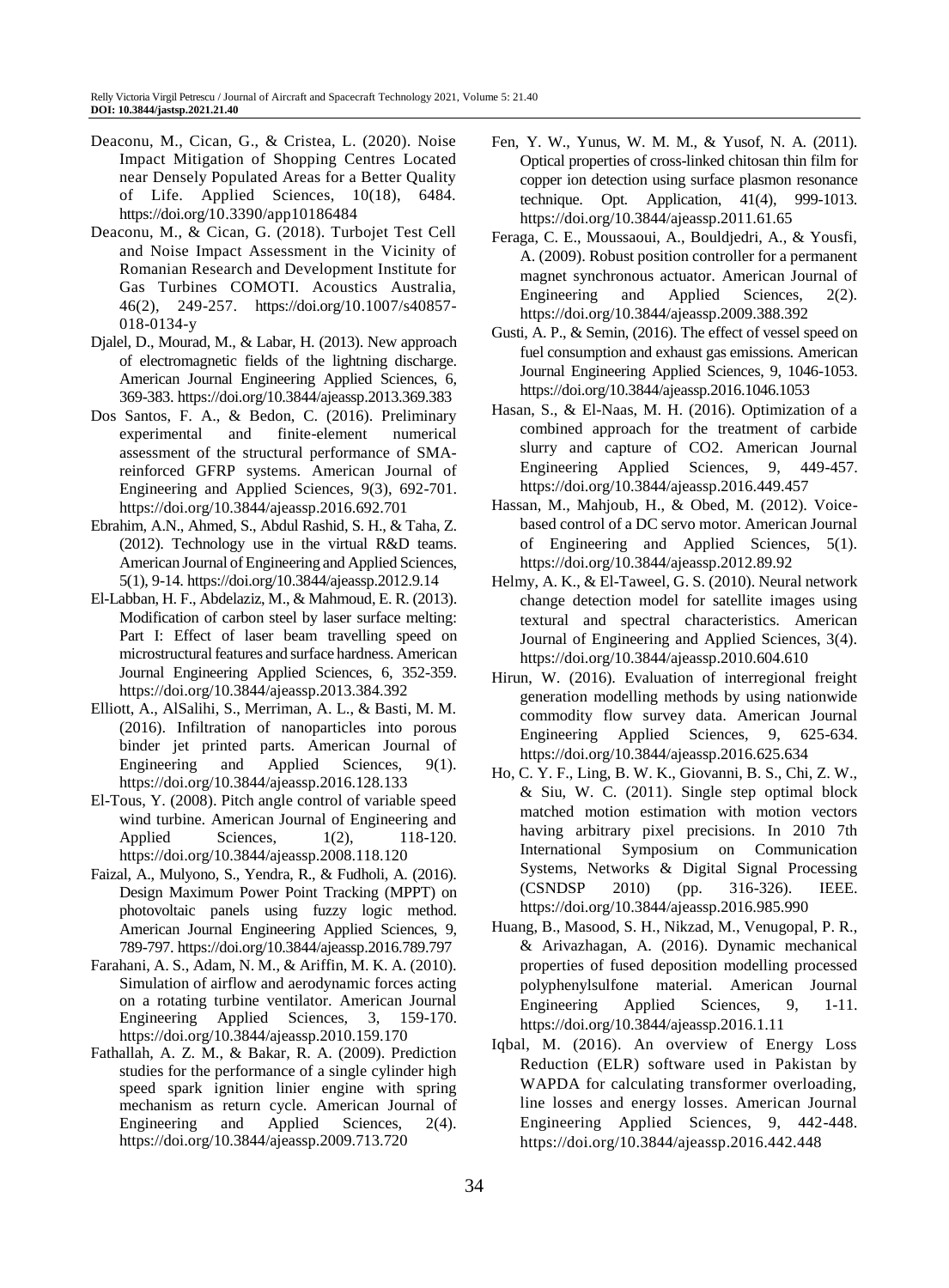- Ismail, M. I. S., Okamoto, Y., Okada, A., & Uno, Y. (2011). Experimental investigation on micro-welding of thin stainless steel sheet by fiber laser. American Journal Engineering Applied Sciences, 4, 314-320. https://doi.org/10.3844/ajeassp.2011.314.320
- Jaber, A. A., & Bicker, R. (2016). Industrial robot fault detection based on statistical control chart. American Journal Engineering Applied Sciences, 9, 251-263. https://doi.org/10.3844/ajeassp.2016.251.263
- Jafari, N., Alsadoon, A., Withana, C. P., Beg, A., & Elchouemi, A. (2016). Designing a comprehensive security framework for smartphones and mobile devices. American Journal of Engineering and Applied Sciences, 9(3), 724-734. https://doi.org/10.3844/ajeassp.2016.724.734
- Jalil, M. I. A. & Sampe, J. (2013). Experimental investigation of thermoelectric generator modules with different technique of cooling system. American Journal of Engineering and Applied Sciences, 6(1), 1-7. https://doi.org/10.3844/ajeassp.2013.1.7
- Jaoude, A. A. & El-Tawil, K. (2013). Analytic and nonlinear prognostic for vehicle suspension systems. American Journal of Engineering and Applied Sciences, 6(1), 42-56. https://doi.org/10.3844/ajeassp.2013.42.56
- Jarahi, H. (2016). Probabilistic seismic hazard deaggregation for Karaj City (Iran). American Journal Engineering Applied Sciences, 9, 520-529. https://doi.org/10.3844/ajeassp.2016.520.529
- Jarahi, H., & Seifilaleh, S. (2016). Rock fall hazard zonation in Haraz Highway. American Journal Engineering Applied Sciences, 9, 371-379. https://doi.org/10.3844/ajeassp.2016.371.379
- Jauhari, K., Widodo, A., & Haryanto, I. (2016). Identification of a machine tool spindle critical frequency through modal and imbalance response analysis. American Journal Engineering Applied Sciences, 9, 213-221.

https://doi.org/10.3844/ajeassp.2016.213.221

- Jiang, J., Chen, Q., & Nimbalkar, S. (2016). Field data based method for predicting long-term settlements. https://doi.org/10.3844/ajeassp.2016.466.476
- Kaewnai, S., & Wongwises, S. (2011). Improvement of the runner design of francis turbine using computational fluid dynamics. American Journal Engineering Applied Sciences, 4, 540-547. https://doi.org/10.3844/ajeassp.2011.540.547
- Kamble, V. G., & Kumar, N. (2016). Fabrication and tensile property analysis of polymer matrix composites of graphite and silicon carbide as fillers. American Journal Engineering Applied Sciences, 9, 17-30. https://doi.org/10.3844/ajeassp.2016.17.30
- Kazakov, V. V., Pavlikov, A. I., Kamensky, V. A., Yusupov, V. I., & Bagratashvili, V. N. (2016). Control of bubble formation at the optical fiber tip by analyzing ultrasound acoustic waves. American Journal of Engineering and Applied Sciences, 9(4), 921-927. https://doi.org/10.3844/ajeassp.2016.921.927
- Kechiche, O. B. H. B., Sethom, H. B. A., Sammoud, H., & Belkhodja, I. S. (2011). Optimized high frequency signal injection based permanent magnet synchronous motor rotor position estimation applied to washing machines. American Journal of Engineering and Applied Sciences, 4(3). https://doi.org/10.3844/ajeassp.2011.390.399
- Kuli, I., Abu-Lebdeh, T. M., Fini, E. H., & Hamoush, S. A. (2016). The use of nano-silica for improving mechanical properties of hardened cement paste. American Journal Engineering Applied Sciences, 9, 146-154. https://doi.org/10.3844/ajeassp.2016.146.154
- Kunanoppadon, J. (2010). Thermal efficiency of a combined turbocharger set with gasoline engine. American Journal Engineering Applied Sciences, 3, 342-349. https://doi.org/10.3844/ajeassp.2010.342.349
- Kwon, S., Tani, Y., Okubo, H., & Shimomura, T. (2010). Fixed-star tracking attitude control of spacecraft using single-gimbal control moment gyros. American Journal Engineering Applied Sciences, 3, 49-55. https://doi.org/10.3844/ajeassp.2010.49.55
- Lamarre, A., Fini, E. H., & Abu-Lebdeh, T. M. (2016). Investigating effects of water conditioning on the adhesion properties of crack sealant. American Journal Engineering Applied Sciences, 9, 178-186. https://doi.org/10.3844/ajeassp.2016.178.186
- Elmeddahi, Y., Mahmoudi, H., Issaadi, A., Goosen, M. F., & Ragab, R. (2016). Evaluating the effects of climate change and variability on water resources: A case study of the Cheliff Basin in Algeria. American Journal of Engineering and Applied Sciences, 9(4), 835-845. https://doi.org/10.3844/ajeassp.2016.835.845
- Lubis, Z., Abdalla, A. N., Mortaza, M., & Ghon, R. (2009). Mathematical Modeling of the Three Phase Induction Motor Couple to DC Motor in Hybrid Electric Vehicle. American Journal of Engineering and Applied Sciences, 2(4). https://doi.org/10.3844/ajeassp.2009.708.712
- Madani, D.A.L. & Dababneh, A. (2016). Rapid entire body assessment: A literature review. American Journal of Engineering and Applied Sciences, 9(1), 107-118. https://doi.org/10.3844/ajeassp.2016.107.118
- Malomar, G. E., Gueye, A., Mbow, C., Traore, V. B., & Beye, A. C. (2016). Numerical study of natural convection in a square porous cavity thermally modulated on both side walls. American Journal Engineering Applied Sciences, 9, 591-598. https://doi.org/10.3844/ajeassp.2016.591.598
- Mansour, M. A. (2016). Developing an anthropometric database for Saudi students and comparing Saudi dimensions relative to Turkish and Iranian peoples. American Journal of Engineering and Applied Sciences, 9(3), 547-557.

https://doi.org/10.3844/ajeassp.2016.547.557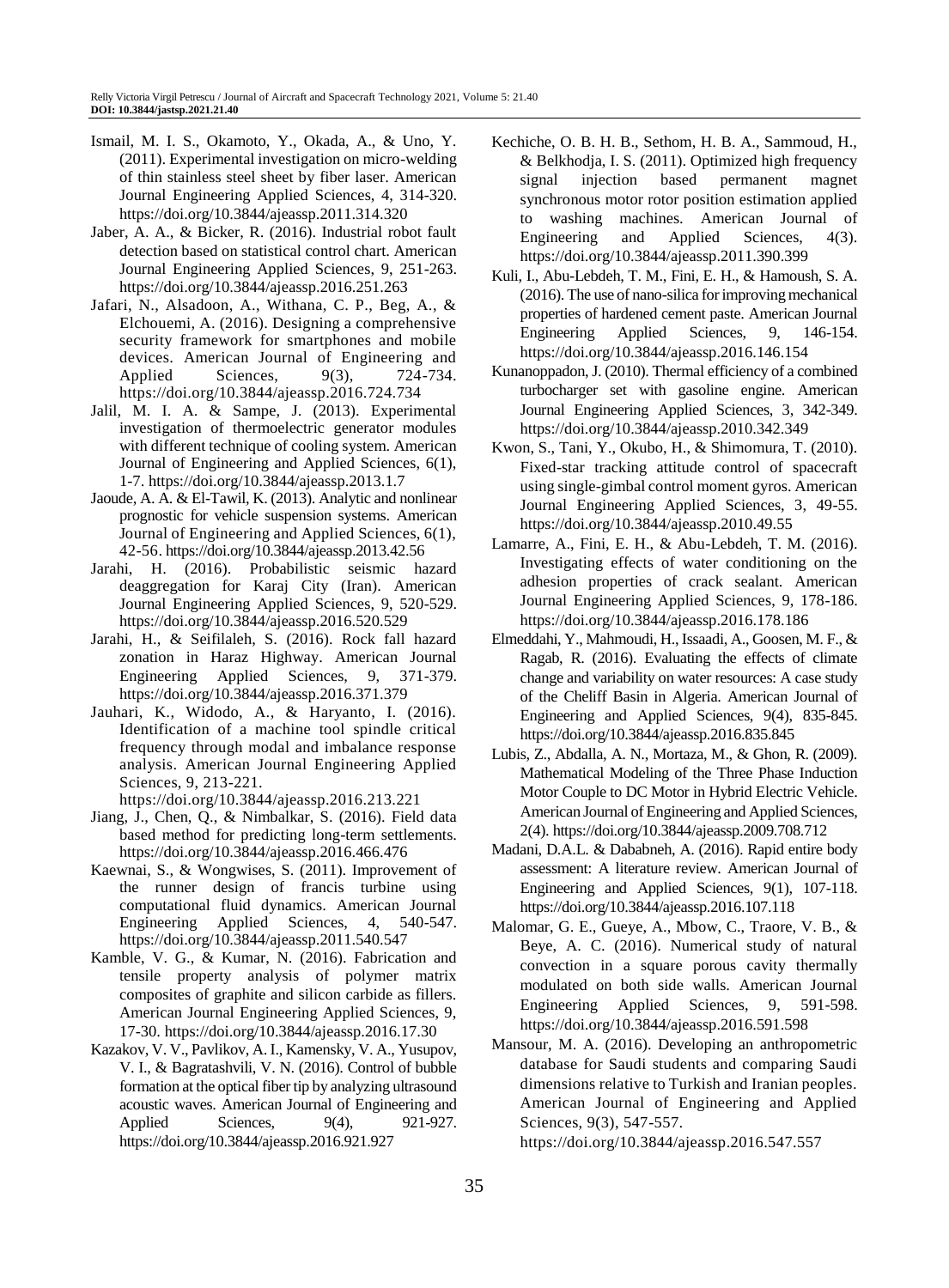- Marghany, M., & Hashim, M. (2009). Robust of doppler centroid for mapping sea surface current by using radar satellite data. American Journal Engineering Applied Sciences, 2, 781-788. https://doi.org/10.3844/ajeassp.2009.781.788
- Patrick, M. (2018). Drone an ongoing journey. https://www.electronica-azi.ro/2018/10/01/drone-ocalatorie-in-desfasurare/
- Martins, F. R., Gonçalves, A. R., & Pereira, E. B. (2016). Observational study of wind shear in northeastern Brazil. American Journal Engineering Applied Sciences, 9, 484-504. https://doi.org/10.3844/ajeassp.2016.484.504
- Mavukkandy, M. O., Chakraborty, S., Abbasi, T., & Abbasi, S. A. (2016). A clean-green synthesis of platinum nanoparticles utilizing a pernicious weed lantana (Lantana Camara). American Journal Engineering Applied Sciences, 9, 84-90. https://doi.org/10.3844/ajeassp.2016.84.90
- Minghini, F., Tullini, N., & Ascione, F. (2016). Updating Italian design guide CNR DT-205/2007 in view of recent research findings: Requirements for pultruded FRP profiles. https://doi.org/10.3844/ajeassp.2016.702.712
- Moezi, N., Dideban, D., & Ketabi, A. (2008). A novel integrated SET based inverter for nano power electronic applications. American Journal Engineering Applied Sciences, 1, 219-222. https://doi.org/10.3844/ajeassp.2008.219.222
- Mohamed, M. A., Tuama, A. Y., Makhtar, M., Awang, M. K., & Mamat, M. (2016). The effect of RSA exponential key growth on the multi-core computational resource. American Journal Engineering Applied Sciences, 9, 1054-1061. https://doi.org/10.3844/ajeassp.2016.1054.1061
- Mohan, S. R. K., Jayabalan, P., & Rajaraman, A. (2012). Properties of fly ash based coconut fiber composite. American Journal of Engineering and Applied Sciences, 5(1). https://doi.org/10.3844/ajeassp.2012.29.34
- Mohseni, E., & Tsavdaridis, K. D. (2016). Effect of nanoalumina on pore structure and durability of Class F Fly ash self-compacting mortar. American Journal of Engineering and Applied Sciences, 9(2), 323-333. https://doi.org/10.3844/ajeassp.2016.323.333
- Momani, M. A., Al Smadi, T. A., Al Taweel, F. M., & Ghaidan, K. A. (2011). GPS ionospheric total electron content and scintillation measurements during the October 2003 magnetic storm. American Journal Engineering Applied Sciences, 4, 301-306. https://doi.org/10.3844/ajeassp.2011.301.306
- Mondal, R., Sahoo, S., & Rout, C. S. (2016). Mixed nickel cobalt manganese oxide nanorods for supercapacitor application. https://doi.org/10.3844/ajeassp.2016.540.546
- Montgomery, J., Abu-Lebdeh, T. M., Hamoush, S. A., & Picornell, M. (2016). Effect of nano-silica on the compressive strength of harden cement paste at different stages of hydration. American Journal Engineering Applied Sciences, 9, 166-177. https://doi.org/10.3844/ajeassp.2016.166.177
- Morse, A., Mansfield, M. M., Alley, R. M., Kerr, H. A., & Bucinell, R. B. (2016). Traction enhancing products affect maximum torque at the shoe-floor interface: A potential increased risk of ACL injury. American Journal Engineering Applied Sciences, 9, 889-893. https://doi.org/10.3844/ajeassp.2016.889.893
- Moubarek, T., & Gharsallah, A. (2016). A six-port reflectometer calibration using Wilkinson power divider. American Journal Engineering Applied Sciences, 9, 274-280.

https://doi.org/10.3844/ajeassp.2016.274.280

- Nabilou, A. (2016). Effect of parameters of selection and replacement drilling bits based on geomechanical factors:(Case study: Gas and oil reservoir in the Southwest of Iran). American Journal Engineering Applied Sciences, 9, 380-395. https://doi.org/10.3844/ajeassp.2016.380.395
- Nabilou, A., Carvalho, M. T., Dias, N., Brogueira, P., Salamunićcar, G., Loncaric, S., ... & Gonçalves, M. C. (2016). Study of the parameters of Steam Assisted Gravity Drainage (SAGD) method for enhanced oil recovery in a heavy oil fractured carbonate reservoir. American Journal Engineering Applied Sciences, 9, 647-658. https://doi.org/10.3844/ajeassp.2016.647.658
- Nachiengtai, T., Chim-Oye, W., Teachavorasinskun, S., & Sa-Ngiamvibool, W. (2008). Identification of shear band using elastic shear wave propagation. American Journal of Engineering and Applied Sciences, 1(3). https://doi.org/10.3844/ajeassp.2008.188.191
- Nahas, R., & Kozaitis, S. P. (2014). Metric for the fusion of synthetic and real imagery from multimodal sensors. American Journal of Engineering and Applied Sciences, 7(4), 355. https://doi.org/10.3844/ajeassp.2014.355.362
- Nandhakumar, S., Selladurai, V., & Sekar, S. (2009). Numerical investigation of an industrial robot arm control problem using haar wavelet series. American Journal of Engineering and Applied Sciences, 2(4). https://doi.org/10.3844/ajeassp.2009.584.589
- Ng, K. C., Yusoff, M. Z., Munisamy, K., Hasini, H., & Shuaib, N. H. (2008). Time-marching method for computations of high-speed compressible flow on structured and unstructured grid. American Journal Engineering Applied Sciences, 1(2), 89-94. https://doi.org/10.3844/ajeassp.2008.89.94
- Obaiys, S. J., Abbas, Z., Long, N. N., Ahmad, A. F., Ahmedov, A., & Raad, H. K. (2016). On the general solution of first-kind hypersingular integral equations. American Journal Engineering Applied Sciences, 9, 195-201. https://doi.org/10.3844/ajeassp.2016.195.201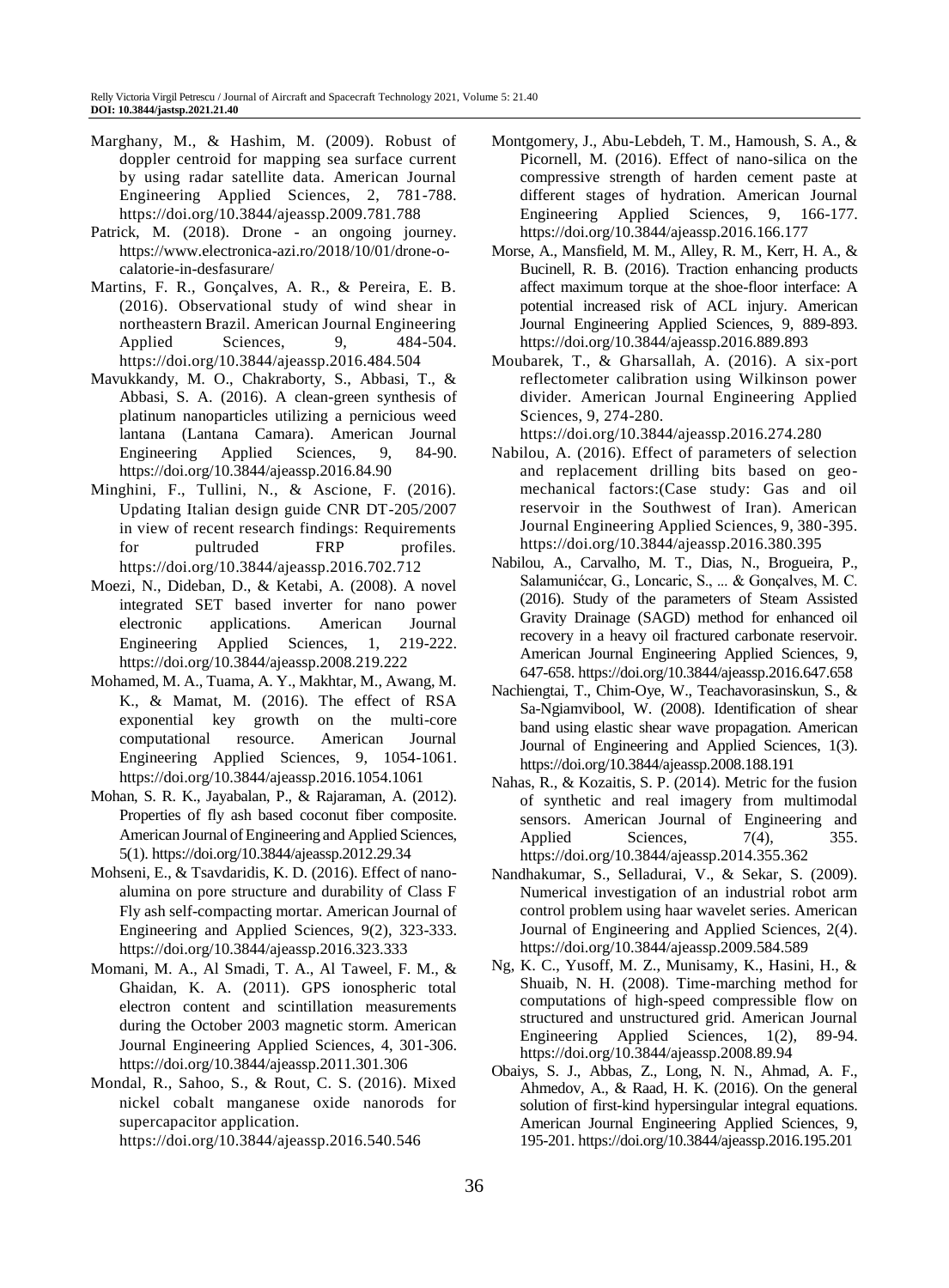- Odeh, S., Faqeh, R., Eid, L. A., & Shamasneh, N. (2009). Vision-based obstacle avoidance of mobile robot using quantized spatial model. American Journal Engineering Applied Sciences, 2, 611-619. https://doi.org/10.3844/ajeassp.2009.611.619
- Opafunso, Z. O., Ozigis, I. I., & Adetunde, I. A. (2009). Pneumatic and hydraulic systems in coal fluidized bed combustor. American Journal Engineering Applied Sciences, 2, 88-95. https://doi.org/10.3844/ajeassp.2009.88.95
- Orlando, N., & Benvenuti, E. (2016). Advanced XFEM simulation of pull-out and debonding of steel bars and FRP-reinforcements in concrete beams. American Journal Engineering Applied Sciences, 9, 746-754. https://doi.org/10.3844/ajeassp.2016.746.754
- Pannirselvam, N., Raghunath, P. N., & Suguna, K. (2008). Neural network for performance of glass fibre reinforced polymer plated RC beams. American Journal Engineering Applied Sciences, 1(1), 82-88. https://doi.org/10.3844/ajeassp.2008.82.88
- Pattanasethanon, S. (2010). The solar tracking system by using digital solar position sensor. American Journal of Engineering and Applied Sciences, 3(4), 678-682. https://doi.org/10.3844/ajeassp.2010.678.682
- Pérez-de León, G., Lamberti, V. E., Seals, R. D., Abu-Lebdeh, T. M., & Hamoush, S. A. (2016). Gas atomization of molten metal: Part I. Numerical modeling conception. American Journal of Engineering and Applied Sciences, 9(2). https://doi.org/10.3844/ajeassp.2016.303.322
- Petrescu, F. I. (2015a). Geometrical synthesis of the distribution mechanisms. American Journal of Engineering and Applied Sciences, 8(1), 63-81. https://doi.org/10.3844/ajeassp.2015.63.81
- Petrescu, F. I. T. (2015b). Machine motion equations at the internal combustion heat engines. American Journal of Engineering and Applied Sciences, 8(1), 127. https://doi.org/10.3844/ajeassp.2015.127.137
- Petrescu, F. I. (2020). Proper Management of Planetary Hydrocarbon Resources.

https://doi.org/10.2139/ssrn.3609509

- Petrescu, F. I. T. (2018). About the nuclear particles' structure and dimensions. Computational Particle Mechanics, 6(2), 191-194. https://doi.org/10.1007/s40571-018-0206-7
- Petrescu, F. I., & Petrescu, R. V. (2014a). Parallel moving mechanical systems. Independent Journal of Management & Production (IJM&P), 5(3). https://doi.org/10.14807/ijmp.v5i3.159
- Petrescu, F. I., & Petrescu, R. V. (2014b). Cam gears dynamics in the classic distribution. Independent Journal of Management & Production (IJM&P), 5(1). https://doi.org/10.14807/ijmp.v5i1.133
- Petrescu, F. I., & Petrescu, R. V. (2014c). High efficiency gears synthesis by avoid the interferences. Independent Journal of Management & Production (IJM&P), 5(2). https://doi.org/10.14807/ijmp.v5i2.147
- Petrescu, F. I., & Petrescu, R. V. (2014d). Gear design. https://doi.org/10.22409/engevista.v16i4.557
- Petrescu, F. I., & Petrescu, R. V. (2014e). KINETOSTATIC OF THE 3R DYAD. Engevista, 16(3), 314-321. https://doi.org/10.22409/engevista.v16i3.486
- Petrescu, F. I. T., & Petrescu, R. V. (2014f). Balancing otto engines. International Revise Machine Engineering, 8, 473-480.
- Petrescu, F. I. T., & Petrescu, R. V. (2014g). Machine equations to the classical distribution. International Revise Machine Engineering, 8, 309-316.
- Petrescu, F. I., & Petrescu, R. V. (2013). Dynamic synthesis of the rotary cam and translated tappet with roll. Engevista, 15(3).

https://doi.org/10.22409/engevista.v15i3.491

- Petrescu, F. I., & Petrescu, R. V. (2015a). Forces at the main mechanism of a railbound forging manipulator. Independent Journal of Management & Production, 6(4). https://doi.org/10.14807/ijmp.v6i4.316
- Petrescu, F. I., & Petrescu, R. V. (2015b). Kinematics at the main mechanism of a railbound forging manipulator. Independent Journal of Management & Production, 6(3). https://doi.org/10.14807/ijmp.v6i3.235
- Petrescu, F. I. T., & Petrescu, R. V. V. (2015c). Machine motion equations. Independent Journal of Management & Production, 6(3), 773-802. https://doi.org/10.14807/ijmp.v6i3.318
- Petrescu, F. I., & Petrescu, R. V. (2015d). Presenting a railbound forging manipulator. In Applied Mechanics and Materials (Vol. 762, pp. 219-224). Trans Tech Publications Ltd. https://doi.org/10.4028/www.scientific.net/AMM. 762.219
- Petrescu, F. I., & Petrescu, R. V. (2015e). Direct and inverse kinematics to the anthropomorphic robots. https://doi.org/10.22409/engevista.v18i1.729
- Petrescu, F. I., & Calautit, J. K. (2016a). About nano fusion and dynamic fusion. American Journal of Applied Sciences, 13(3). https://doi.org/10.3844/ajassp.2016.261.266
- Petrescu, F. I., & Calautit, J. K. (2016b). About the light dimensions. American Journal of Applied Sciences, 13(3). https://doi.org/10.3844/ajassp.2016.321.325
- Petrescu, F. I., & Petrescu, R. V. (2005a). The cam design for a better efficiency. https://doi.org/10.2139/ssrn.3076805
- Petrescu, F. I., & Petrescu, R. V. (2005b). Determining the dynamic efficiency of cams. https://doi.org/10.2139/ssrn.3076802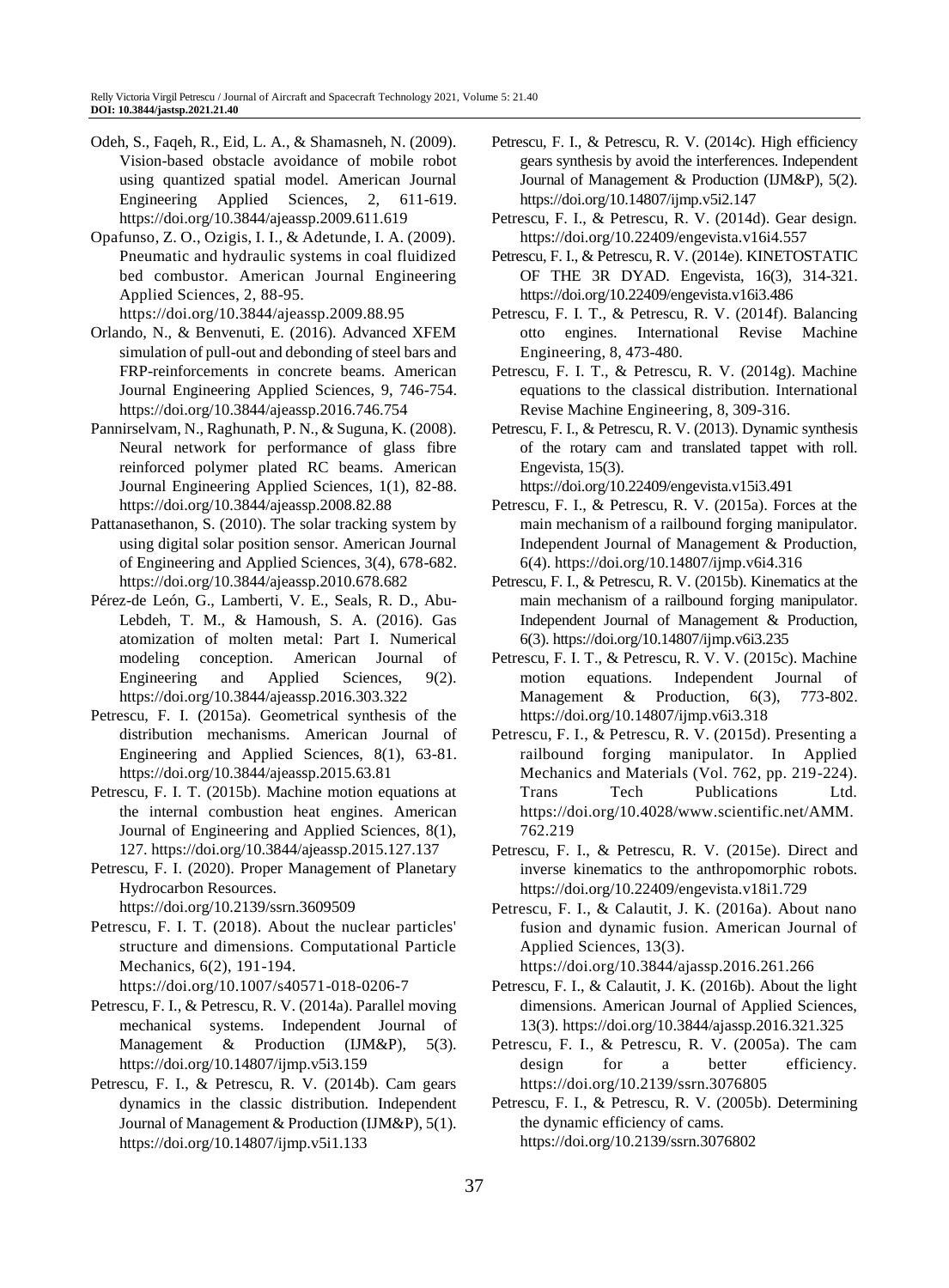- Petrescu, F. I., & Petrescu, R. V. (2005c). An original internal combustion engine. In The Ninth IFTOMM International Symposium on Theory of Machines and Mechanisms.
- Petrescu, R. V., & Petrescu, F. I. (2005d). Determining the mechanical efficiency of Otto engine's mechanism. https://doi.org/10.2139/ssrn.3076804
- Petrescu, F. I., & Petrescu, R. V. (2016). An otto engine dynamic model. Independent Journal of Management  $\&$  Production (IJM&P), 7(1). https://doi.org/10.14807/ijmp.v7i1.381
- Petrescu, F. I., Apicella, A., Petrescu, R. V., Kozaitis, S., Bucinell, R., Aversa, R., & Abu-Lebdeh, T. (2016). Environmental protection through nuclear energy. American Journal of Applied Sciences, 13(9), 941- 946. https://doi.org/10.3844/ajassp.2016.941.946
- Petrescu, R. V., Aversa, R., Akash, B., Berto, F., Apicella, A., & Petrescu, F. I. (2017a). Forces of a 3R robot. Journal of Mechatronics and Robotics, 1(1). https://doi.org/10.3844/jmrsp.2017.1.14
- Petrescu, R. V., Aversa, R., Akash, B., Berto, F., Apicella, A., & Petrescu, F. I. (2017b). Dynamic elements at MP3R. Journal of Mechatronics and Robotics, 1(2), 24-37. https://doi.org/10.3844/jmrsp.2017.24.37
- Petrescu, R. V., Aversa, R., Akash, B., Berto, F., Apicella, A., & Petrescu, F. I. (2017c). Geometry and direct kinematics to MP3R with  $4\times 4$  operators. Journal of Mechatronics and Robotics, 1(2), 38-46. https://doi.org/10.3844/jmrsp.2017.38.46
- Petrescu, R. V., Aversa, R., Apicella, A., & Petrescu, F. I. (2018a). Total static balancing and kinetostatics of the 3R base cinematic Chain. Journal of Mechatronics and Robotics, 2(1), 1-13. https://doi.org/10.3844/jmrsp.2018.1.13
- Petrescu, R. V., Aversa, R., Apicella, A., & Petrescu, F. I. (2018b). Switching from flat to spatial motion to 3R mechatronic systems. Journal of Mechatronics and Robotics, 2(1), 14-22. https://doi.org/10.3844/jmrsp.2018.14.22
- Petrescu, R. V., Aversa, R., Apicella, A., & Petrescu, F. I. (2018c). The dynamics of the planar cinematic balanced chain at the plan module 3R. Journal of Mechatronics and Robotics, 2(1), 23-34. https://doi.org/10.3844/jmrsp.2018.23.34
- Petrescu, R. V., Aversa, R., Apicella, A., & Petrescu, F. I. (2018d). Dynamic kinematics of the plan balanced chain at the planar module 3R. Journal of Mechatronics and Robotics, 2(1), 35-44. https://doi.org/10.3844/jmrsp.2018.35.44
- Pisello, A. L., Pignatta, G., Piselli, C., Castaldo, V. L., & Cotana, F. (2016). Investigating the dynamic thermal behavior of building envelope in summer conditions by means of in-field continuous monitoring. American Journal Engineering Applied Sciences, 9, 505-519. https://doi.org/10.3844/ajeassp.2016.505.519
- Popa, I. F., Andreescu, A. M. T., Ifrim, D., Mihalache, R., Mihai, D., & Cican, G. (2019). Finite element modelling and performance optimization of an ion thruster depending on the nature of the propellant. CEAS Space Journal, 11(2), 115-122. https://doi.org/10.1007/s12567-018-0218-4
- Pourmahmoud, N. (2008). Rarefied gas flow modeling inside rotating circular cylinder. American Journal Engineering Applied Sciences, 1(1), 62-65. https://doi.org/10.3844/ajeassp.2008.62.65
- Pravettoni, M., Polo Lopez, C. S., & Kenny, R. P. (2016). Impact of the edges of a backside diffusive reflector on the external quantum efficiency of luminescent solar concentrators: Experimental and computational approach. American Journal of Engineering and Applied Sciences, 9(1), 53-63.

https://doi.org/10.3844/ajeassp.2016.53.63

- Qutbodin, K. (2010). Merging autopilot/flight control and navigation-flight management systems. American Journal Engineering Applied Sciences, 3, 629-630. https://doi.org/10.3844/ajeassp.2010.629.630
- Rajbhandari, S., Ghassemlooy, Z., & Angelova, M. (2011). The performance of a dual header pulse position modulation in the presence of artificial light interferences in an indoor optical wireless communications channel with wavelet denoising. American Journal of Engineering and Applied Sciences, 4(4), 513-519.

https://doi.org/10.3844/ajeassp.2011.513.519

Rajput, R. S., Pandey, S., & Bhadauria, S. (2016). Correlation of biodiversity of algal genera with special reference to the waste water effluents from industries. American Journal Engineering Applied Sciences, 9, 1127-1133.

https://doi.org/10.3844/ajeassp.2016.1127.1133

- Rama, G., Marinković, D., & Zehn, M. (2016). Efficient co-rotational 3-node shell element. American Journal of Engineering and Applied Sciences. https://doi.org/10.3844/ajeassp.2016.902.912
- Raptis, K. G., Papadopoulos, G. A., Costopoulos, T. N., & Tsolakis, A. D. (2011). Experimental study of load sharing in roller-bearing contact by caustics and photoelasticity. American Journal Engineering Applied Sciences, 4, 294-300. https://doi.org/10.3844/ajeassp.2011.294.300
- Rea, P., & Ottaviano, E. (2016). Analysis and mechanical design solutions for sit-to-stand assisting devices. American Journal Engineering Applied Sciences, 9, 1134-1143. https://doi.org/10.3844/ajeassp.2016.1134.1143
- Riccio, A., Caruso, U., Raimondo, A., & Sellitto, A. (2016a). Robustness of XFEM method for the simulation of cracks propagation in fracture mechanics problems. https://doi.org/10.3844/ajeassp.2016.599.610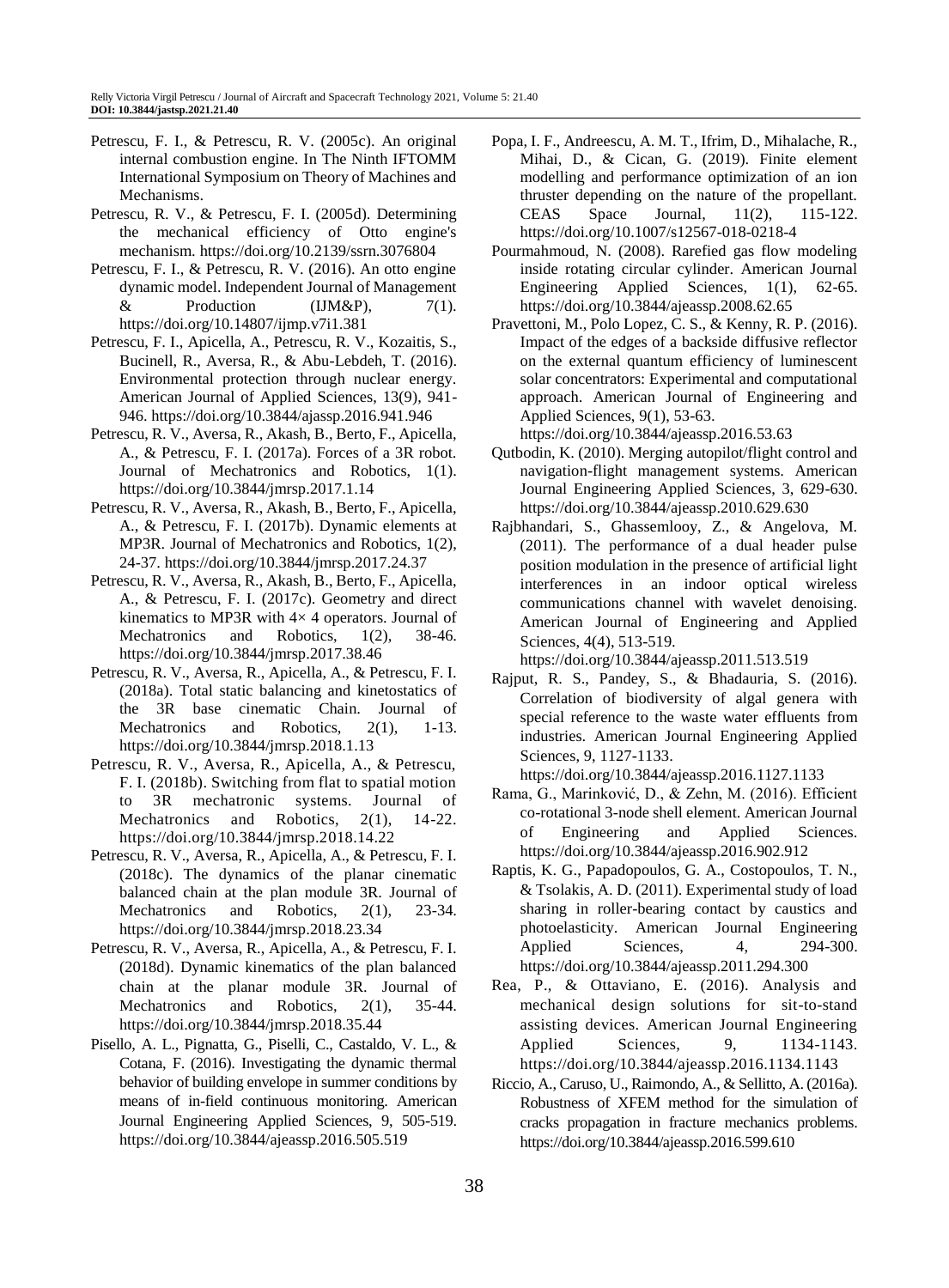- Riccio, A., Cristiano, R., & Saputo, S. (2016b). A brief introduction to the bird strike numerical simulation. https://doi.org/10.3844/ajeassp.2016.946.950
- Rich, F., & Badar, M. A. (2016). Statistical analysis of auto dilution Vs manual dilution process in inductively coupled plasma spectrometer tests. American Journal Engineering Applied Sciences, 9, 611-624. https://doi.org/10.3844/ajeassp.2016.611.624
- Rohit, K., & Dixit, S. (2016). Mechanical properties of waste Biaxially Oriented Polypropylene metallized films (BOPP), LLDPE: LDPE films with sisal fibres. American Journal Engineering Applied Sciences, 9, 913-920. https://doi.org/10.3844/ajeassp.2016.913.920
- Rulkov, N. F., Hunt, A. M., Rulkov, P. N., & Maksimov, A. G. (2016). Quantization of map-based neuronal model for embedded simulations of neurobiological networks in real-time. American Journal of Engineering and Applied Sciences, 9(4), 973-984. https://doi.org/10.3844/ajeassp.2016.973.984
- Saikia, A., & Karak, N. (2016). Castor oil based epoxy/clay nanocomposite for advanced applications. American Journal Engineering Applied Sciences, 9, 31-40. https://doi.org/10.3844/ajeassp.2016.31.40
- Sallami, A., Zanzouri, N., & Ksouri, M. (2016). Robust diagnosis of a DC motor by bond graph approach. American Journal Engineering Applied Sciences, 9, 432-438. https://doi.org/10.3844/ajeassp.2016.432.438
- Samantaray, K. S., Sahoo, S., & Rout, C. S. (2016). Hydrothermal synthesis of CuWO4-reduced graphene oxide hybrids and supercapacitor application. American Journal Engineering Applied Sciences, 9, 584-590. https://doi.org/10.3844/ajeassp.2016.584.590
- Sandu, C., Silivestru, V., Cican, G., Șerbescu, H., Tipa, T., Totu, A., & Radu, A. (2020). On a New Type of Combined Solar–Thermal/Cold Gas Propulsion System Used for LEO Satellite's Attitude Control. Applied Sciences, 10(20), 7197. https://doi.org/10.3390/app10207197
- Semin, S., Ismail, A. R., & Bakar, R. A. (2009a). Combustion temperature effect of diesel engine convert to compressed natural gas engine. American Journal of Engineering and Applied Sciences, 2(1). https://doi.org/10.3844/ajeassp.2009.212.216
- Semin, Ismail, A. R., & Rosli, A. B. (2009b). Effect of diesel engine converted to sequential port injection compressed natural gas engine on the cylinder pressure vs crank angle in variation engine speeds. American Journal Engineering Applied Sciences, 2(1), 154-9. https://doi.org/10.3844/ajeas.2009.154.159
- Semin, S., Ismail, A. R., & Bakar, R. A. (2009c). Diesel engine convert to port injection CNG engine using gaseous injector nozzle multi holes geometries improvement: A review. American Journal of Engineering and Applied Sciences, 2(2). https://doi.org/10.3844/ajeassp.2009.268.278
- Semin, R. A. B. (2008). A technical review of compressed natural gas as an alternative fuel for internal combustion engines. American Journal Engineering Applied Sciences, 1(4), 302-311. https://doi.org/10.3844/ajeassp.2008.302.311
- Sepúlveda, J. A. M. (2016). Outlook of municipal solid waste in Bogota (Colombia). American Journal Engineering Applied Sciences, 9, 477-483. https://doi.org/10.3844/ajeassp.2016.477.483
- Serebrennikov, A., Serebrennikov, D., & Hakimov, Z. (2016). Polyethylene pipeline bending stresses at an installation. American Journal Engineering Applied Sciences, 9, 350-355. https://doi.org/10.3844/ajeassp.2016.350.355
- Shanmugam, K. (2016). Flow dynamic behavior of fish oil/silver nitrate solution in mini-channel, effect of alkane addition on flow pattern and interfacial tension. American Journal Engineering Applied Sciences, 9, 236-250. https://doi.org/10.3844/ajeassp.2016.236.250
- Shruti, (2016). Comparison in cover media under stegnography: Digital media by hide and seek approach. American Journal Engineering Applied Sciences, 9, 297-302. https://doi.org/10.3844/ajeassp.2016.297.302
- Suarez, L., Abu-Lebdeh, T. M., Picornell, M., & Hamoush, S. A. (2016). Investigating the role of fly ash and silica fume in the cement hydration process. American Journal Engineering Applied Sciences, 9, 134-145. https://doi.org/10.3844/ajeassp.2016.134.145
- Syahrullah, L. O. I., & SINAGA, N. (2016). Optimization and prediction of motorcycle injection system performance with feed-forward back-propagation method Artificial Neural Network (ANN). American Journal of Engineering and Applied Science, 9(2), 222- 235. https://doi.org/10.3844/ajeassp.2016.222.235
- Taher, S. A., Hematti, R., & Nemati, M. (2008). Comparison of different control strategies in GA-based optimized UPFC controller in electric power systems. American Journal Engineering Applied Sciences, 1(1), 45-52. https://doi.org/10.3844/ajeassp.2008.45.52
- Theansuwan, W., Sriprateep, K., & Palaprom, A. (2011, July). The biodiesel production from roast Thai sausage oil by transesterification reaction. In ITC-CSCC: International Technical Conference on Circuits Systems, Computers and Communications (pp. 1-4). https://doi.org/10.3844/ajeassp.2011.130.132
- Thongwan, T., Kangrang, A., & Homwuttiwong, S. (2011). An estimation of rainfall using fuzzy setgenetic algorithms model. American Journal Engineering Applied Sciences, 4, 77-81. https://doi.org/10.3844/ajeassp.2011.77.81
- Tourab, W., Babouri, A., & Nemamcha, M. (2011). Experimental study of electromagnetic environment in the vicinity of high voltage lines. American Journal Engineering Applied Sciences, 4, 209-213. https://doi.org/10.3844/ajeassp.2011.209.213